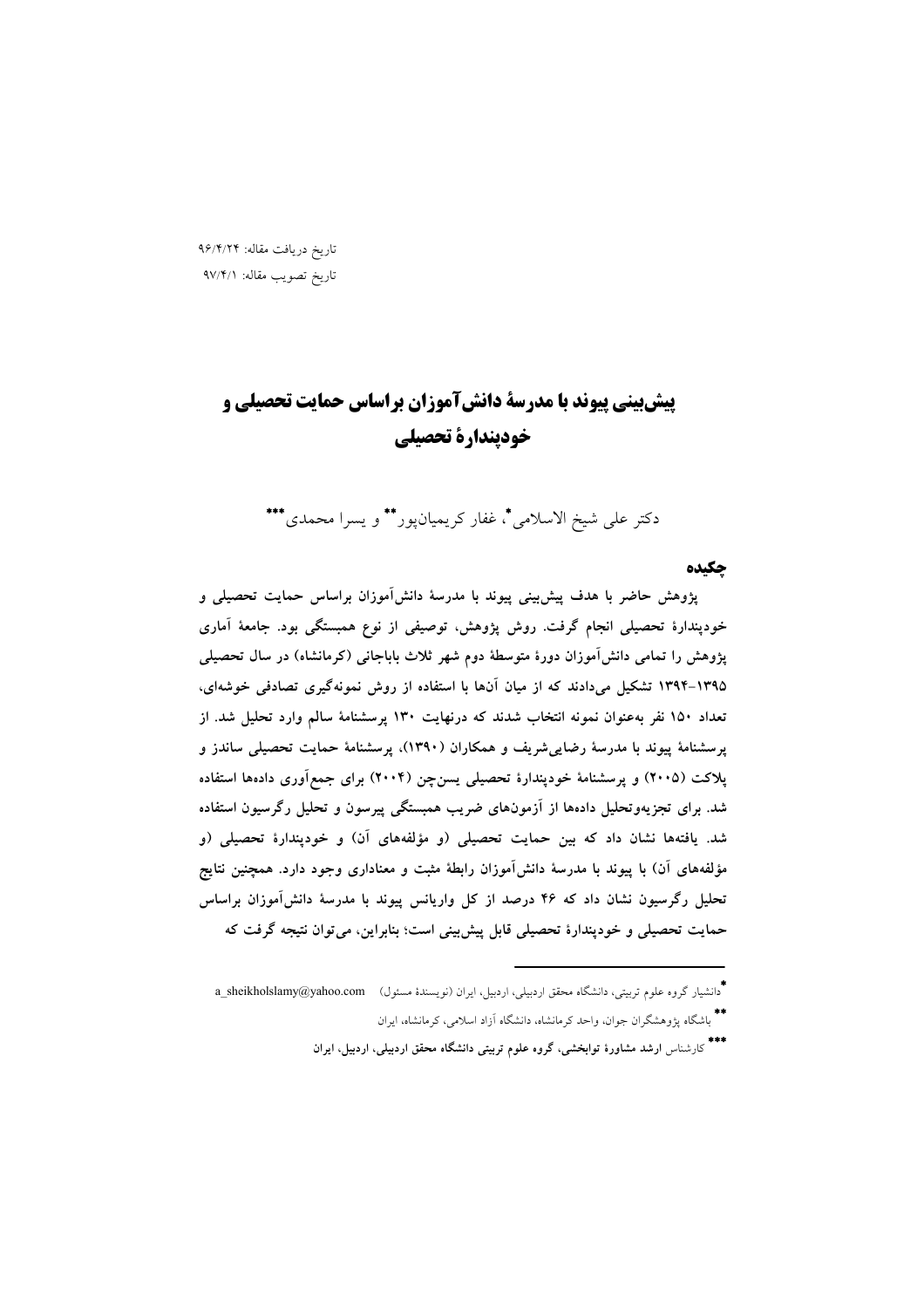۱۸۸ **استان ۱۳۹۷** قصلنامه مطالعات روانشناسی تربیتی، شماره ۳۰، تابستان ۱۳۹۷

حمایت تحصیلی و خودپندارهٔ تحصیلی از متغیّرهای مهم و مرتبط با پیوند با مدرسهٔ دانش آموزان هستند.

**واژگان کلیدی:** پیوند با مدرسه، حمایت تحصیلی، خودپندارهٔ تحصیلی.

#### **مقدمه**

**بیوند با مدرسه ٰ، اصطلاح گستردهای است که برای توصیف روابط دانش[موزان با** مدرسه بهکار میرود. اولین درک جامع دربارهٔ پیوند با مدرسه، براساس نظریهٔ پیوند اجتماعی هیرشی<sup>۲</sup> (۱۹۶۹) مفهومٖسازی شده است (رضاییشریف، حجازی، قاضی طباطبایی، اژهای، ۱۳۹۳). پیوند با مدرسه، علاقه و دلبستگی دانشlموزان به معلمان. کارکنان، مدیران و احساس غرور نسبتبه مدرسهٔ خود است (ایس<sup>"</sup>، ۲۰۰۵). همچنین اندرمن و اندرمن<sup>۴</sup> (۱۹۹۹)، به نقل از رضاییشریف، حجازی، قاضیطباطبایی و اژهای (۱۳۹۳) پیوند با مدرسه را احساس دانشlموزان از مورد احترام واقعشدن و احساس **ر**احتی در مدرسه میدانند. باتیستیچ، اسکاپز و ویلسون<sup>۵</sup> (۲۰۰۴) و اولسنر، لیپولد و گرینبرگ<sup>۶</sup> (۲۰۱۰) پیوند با مدرسه را شامل مشارکت در مدرسه و تعهد به ارزش۱ها و **باورها نسبت**به مدرسه تعریف کردهاند. مطالعات انجامشده در رابطه با پیوند با مدرسه نشان میدهد که این متغیّر دارای شش مؤلفه (دلبستگی به مدرسه<sup>۷</sup>، مشغولیت در مدرسه<sup>۸</sup>، باور<sup>۹</sup>، تعهد به مدرسه ``، دلبستگی به کارکنان``، دلبستگی به معلمان`) است. پژوهشهای

- 1 school bonding
- . Hirschi 3
- . Eith
- . Anderman & Anderman
- $<sup>5</sup>$ . Battistich, Schaps & Wilson</sup>
- $6$ . Oelsner, Lippold & Greenberg
- . attachment to school
- $\frac{8}{9}$ . engagement in school  $\frac{8}{9}$ .
- 
- $\frac{10}{11}$ . attachment to employees
-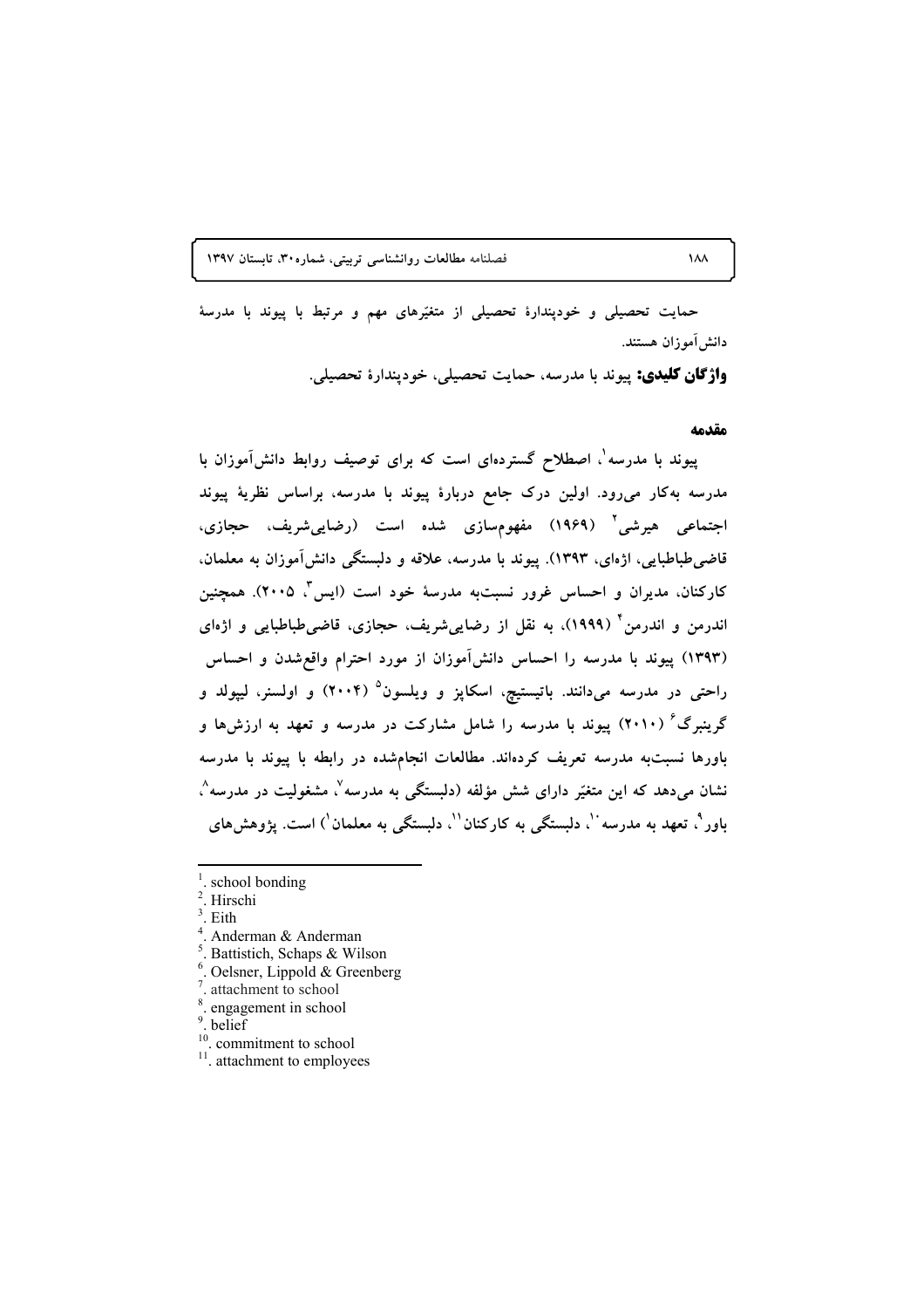پیشبینی پیوند با مدرسهٔ دانش۱موزان براساس حمایت تحصیلی و…

انجامشده نشان میدهد که دلبستگی به مدرسه اثر مستقیمی بر موفقیت تحصیلی دارد (برایان، مورتوماس، جنزل، کیم، لین و نا<sup>۲</sup>، ۲۰۱۲). مطالعات مختلف نشان دادهاند که **بیوند ضعیف با مدرسه با پیشرفت تحصیلی پایین (مادوکس، ۲۰۰۵)، عدمحضور در** مدرسه (جنکینز <sup>ت</sup>، ۱۹۹۷)، ترک تحصیل (سینکلایر، کریستنسون، الیو و هورلی <sup>ت</sup>، ۱۹۹۸)، درگیری با همتایان (باررا<sup>۵</sup>، ۲۰۰۶) و مشکلات رفتاری همراه است. اولسنر، لیپلوود و گرینبرگ (۲۰۱۰) معتقدند که پیوند با مدرسه ممکن است یک هدف مداخلهای مهم برای مداخلههای مدرسهمحور و یک راه کارامد برای کاهش مشکلات رفتاری جوانان باشد. از طرف دیگر سطوح بالای پیوند با مدرسه با پیامدهای مثبتی همچون پیشرفت تحصیلی، افزایش انگیزش تحصیلی، خودکارامدی و نمرات بالا (هاشمی، واحدی و محبّی، ۱۳۹۴) و موفقیت تحصیلی در ارتباط است (برایان، مورتوماس، جنزل، کیم، لین و نا، ۲۰۱۲)؛ **بنابراین درک فرایند تغییرات پیوند با مدرسه، علل و پیامدهای ان میتواند پژوهشگران را در مداخلات مدرسهمحور یاری دهد (اولسنر، لیپولد وگرینبرگ،۲۰۱۰).** 

در زمینهٔ پیــوند بــا مدرسه و عوامل فردی و اجتماعی مؤثر بر آن، پژوهشهای اندکی صورت پذیرفته است. یکی از متغیّرهای مؤثر بر یادگیری دانش!موزان که میتواند پیوند با مدرسه را بیشتر کند، «حمایت تحصیلی»<sup>۶</sup> است (کازو<sup>۷</sup>، ۲۰۰۲). مهیاکردن هر منبعی که بهطور مستقیم یــا غیرمستقیم موجــب افــزایش میزان رغبت و عملکرد تحصیلی در دانش۱موزان شود، حمایت تحصیلی به حساب می1یــد (کولی، مارتین، باترل، ارمسترانگ، آنگر، لیبنبرگ<sup>^</sup>، ۲۰۱۵). حمایــت تحصیلی علاوهبر منابع متعدد، جنبههای مختلفی همچون

<sup>1</sup> attachment to teachers

<sup>.</sup> Bryan, Moore-Thomas, Gaenzle, Kim, Lin & Na 3

<sup>.</sup> Jenkins 4

Sinclair, Christenson, Elevo & Hurley

 $<sup>5</sup>$ . Barrera</sup>

<sup>.</sup> academic support

 $<sup>7</sup>$ . Cuseo</sup>

<sup>.</sup> Collie, Martin Bottrell, Armstrong, Ungar & Liebenberg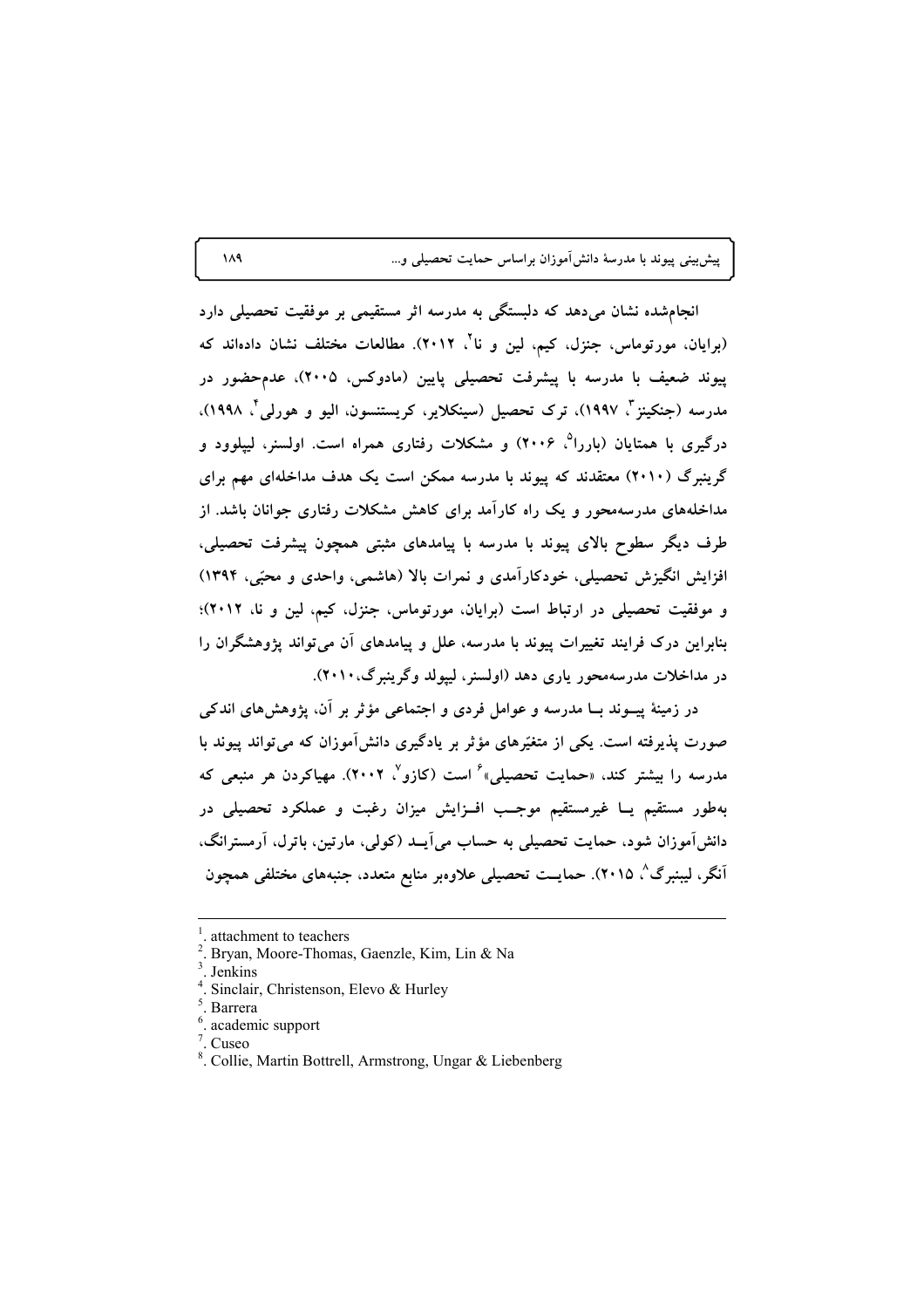حمایت عــاطفی' (مهیاکردن مشوّقها)، حمایت ابــزاری' (همکــاری در انجــام تکــالیف) و حمایت شناختی ٌ (انتقال اهمیت موفقیتهای تحصیلی به دانشآموز) را نیز دربر میگیــرد (وینتزل<sup>4</sup>، ۱۹۹۸). وینتزل، باتل، شانون، راسل و لونی<sup>۵</sup> (۲۰۱۰) دربارهٔ منبع منبع حمایت تحصیلی دانش[موزان معتقدند، موضوع حمایت تحصیلی از دانش[موزان. يک موضوع چندبُعدي است. نقش معلم–دانش1َموزان، معلم–والدين و والدين–همسالان، از حمایت تحـصیلی ترکیبهایی فراهم میکند که نقش مهمی در کیفیت و کمیت فعالیتهای تحصیلی دانش[موزان ایفا میکنند. حمایتهای تحصیلی به این دلیل موجب بهبود عملکرد دانشآموزان میشود که مهیاکنندهٔ انتظارها و ارزش۵ها در کلاس برای دانش آموزان است و تلاش دانش آموز برای دستیابی به این ارزشها و انتظارات را با تشویق تــوأم میکنــد. درواقع دانشآموز در عین تلاش، از امنیت کافی برخوردار بوده و خود را در معرض تهدید محیط نمیبیند و احساس ارزشمندی میکند. این احساس و عملکرد تنها به واسطهٔ نوع رفتار معلم حاصل نمیشـود، بلکــه این مــوارد دســتاورد مجموعــهای از عناصر است که در تعامل با یکدیگر هستند. فورد ٔ (۱۹۹۲) بــر چهــار منبــع اصـــلی پـــدر، مادر، همسالان و معلم تأکید دارد (بهنقل|ز سامانی و جعفری، ۱۳۹۰). به عقیدهٔ وینتزل (۲۰۰۴)، نقش این منابع شامل انتقـال ارزشهـا و انتظارت به دانش آموزان، ارائهٔ راهنمایی و بازخورد درجهت دستیافتن بـه ایــن ارزشهـا و انتظارات، ایجاد و تأمین محیط امن برای فعالیت در راستای ارزش۵ا و انتظارات و تــأمین حمایت عاطفی برای دانش آموز است. مطالعات مختلف نشان دادهاند که درک روابط حمایتی از سوی دانش آموزان با پیشرفت تحصیلی بیشتر، سطوح بالاتر تعهد، مشکلات

 $6$  Ford

 $19.$ 

emotionaal support

tool support

<sup>&</sup>lt;sup>3</sup>. cognitive support

 $4.$  Wentzel

<sup>&</sup>lt;sup>5</sup>. Wentzel, Battle, Shannon, Russell & Looney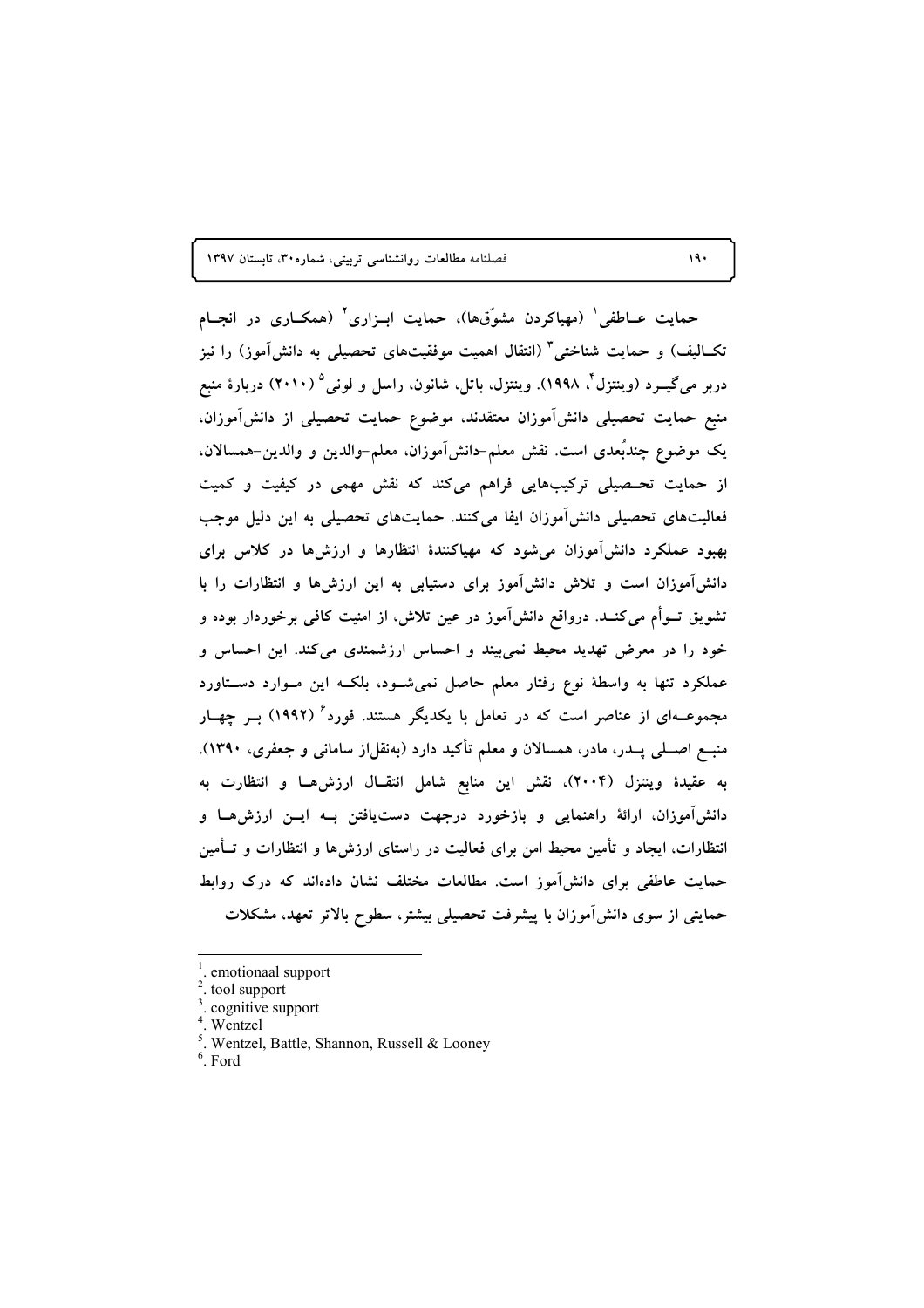پیش بینی پیوند با مدرسهٔ دانش[موزان براساس حمایت تحصیلی و...

رفتاری کمتر و روابط مثبت با همسالان ارتباط دارد (همر و پیانتا'، ۲۰۰۱؛ اسکینر، فورر، مارچاند و کایندرمن<sup>۲</sup>، ۲۰۰۸). دانشآموزانی که احساس میکنند معلمشان در مدرسه آنها را حمایت می کند، دارای عزتنفس بالاتری بوده و علاقهمندند در مدرسه حضور داشته و معلم خود را راضی کنند (داویس "، ۲۰۰۳؛ ترنر، مایر، آندرمن، مبدگلی، گر بن و کنگ ٔ، ۲۰۰۲).

ازجمله متغیّرهای دیگری که میتوان بهعنوان یکی از عوامل مؤثر بر پیوند با مدرسه نام برد. «خودپندارهٔ تحصیلی»<sup>۵</sup> است (هاشمی، واحدی و محبّی، ۱۳۹۴). در طول دو دههٔ گذشته خودپندارهٔ بهعنوان یک رفتار انگیزشی مهم و تأثیرگذار بر پیشرفت تحصیلی افراد مطرح شده است (بندورا<sup>۶</sup>، ۱۹۹۷) و یک مفهوم کل<sub>ی</sub> است که به معنای تصوّرات فرد از توانایی ها و قابلیتها و محدودیتهای خود است. این تصوّر زمینههای مختلف مربوط به عملکرد را دربرمیگیرد. یک قسمت از خودپنداره، خودپندارهٔ تحصیلی است که در رفتار دانشآموزان تأثیر بسزایی دارد. خودیندارهٔ تحصیلی به ادراک دانشآموز از شایستگی خود در رابطه با یادگیری آموزشگاهی اشاره دارد (خجستهمهر، عباس پور، کرایی و کوچکی، ۱۳۹۱) و به معنی تلقی خود از قابلیتها و محدودیتهای تحصیلی خویش است. خودپندارهٔ تحصیلی، بازنمود توانایی ذهنی افراد در حوزههای تحصیلی و ارزیابی از تواناییهای تحصیلی است که نقش مهمی در فهم یادگیری دانشآموزان و رشد و موفقیت آنها در مدرسه دارد (مارتین، منصور، آندرسون، گیبسون و لیم ٔ، ۲۰۱۵). درواقع خودیندارهٔ تحصیلی بالا پیامدهای آموزشی زیادی برای دانش آموزان دارد و بهطور مثبت

Hamre & Pianta

Skinner, Furrer, Marchand & Kindermann

Davis

<sup>&</sup>lt;sup>4</sup>. Turner, Meyer, Anderman, Midgley & Green

<sup>&</sup>lt;sup>5</sup>. academic self-concept

 $<sup>6</sup>$ . Bandura</sup>

<sup>&</sup>lt;sup>7</sup>. Martin, , Mansour, Anderson, Gibson & Liem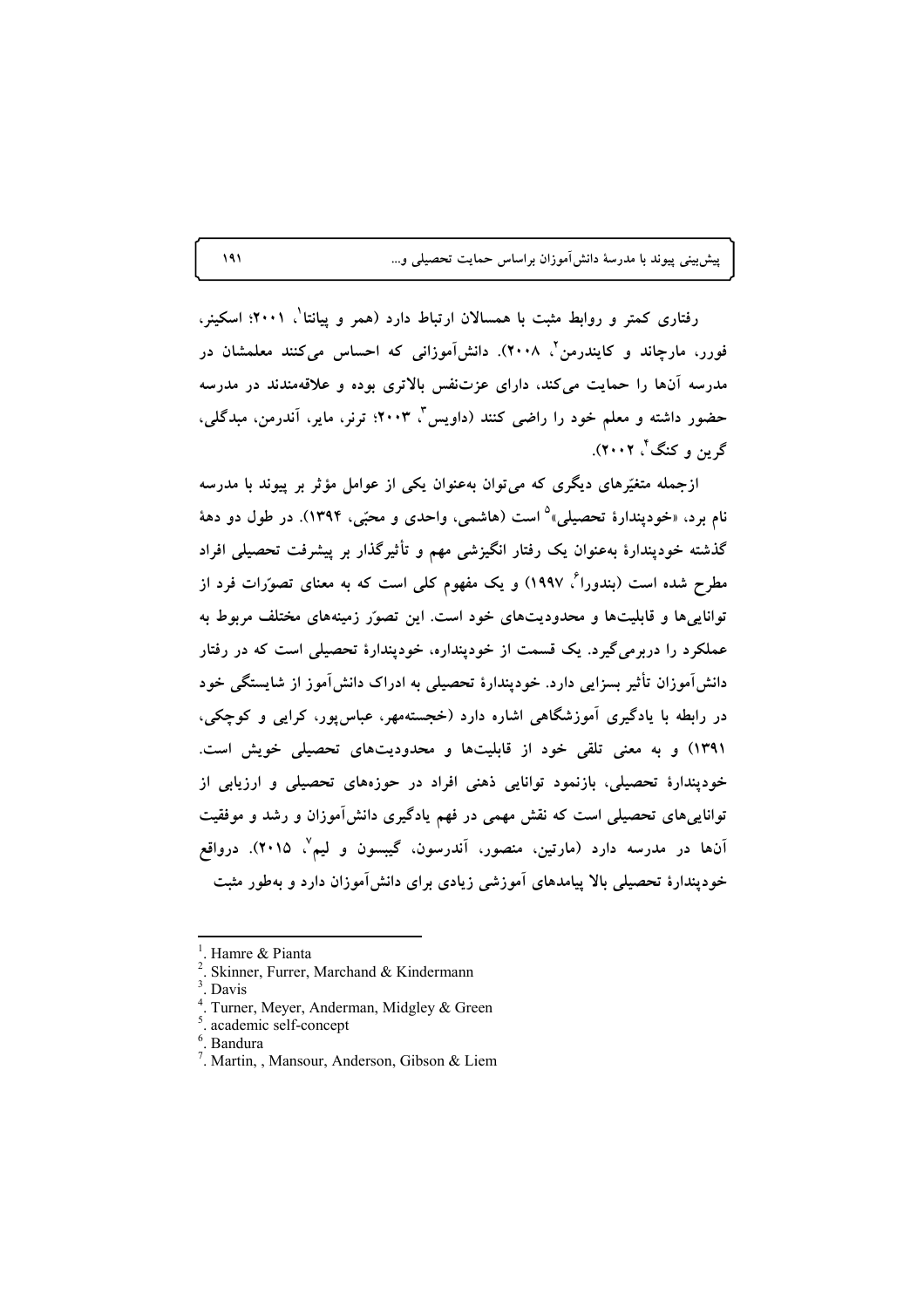موفقیت تحصیلی دانشآموزان را پیشLبینی میکند (مارش و مارا<sup>\</sup>، ۲۰۰۸). بندورا (۱۹۹۷) معتقد است که خودکارامدی تحصیلی به انتظار دانشlموزان برای حضور در مدرسه و موفقیت کلاسی مربوط است. دانش۱موزان دارای احساس خودکارامدی بالا، ارمانهای بالایی برای خود درنظر گرفته و در جستجوی راهحلها، راهبردهای بسیار انعطافپذیری را بهکار میگیرند (هاشمی، واحدی و محبّی، ۱۳۹۴). کیا، کیتینگ و الیس<sup>۲</sup> (۲۰۰۷) ضمن پژوهشی نشان دادند که نوجوانانی که خودکارآمدی بالایی دارند، دلبستگی، تعهد و درگیری بالایی نسبتبه مدرسه دارند و مدرسهٔ خود را قبول دارند.

در رابطه با متغیّرهای پژوهش، تحقیقات معدودی انجام گرفته است. هاشمی، واحدی و محبّی (۱۳۹۴) در پژوهشی باعنوان «رابطهٔ ساختاری پیوند با مدرسه و والدین با رضایت تحصیلی و کنترل تحصیلی: نقش میانجیگری خودکارامدی تحصیلی» به این نتیجه رسیدند که بین خودکارامدی تحصیلی و پیوند با مدرسه رابطهٔ مثبت وجود دارد. مرادی، رضاییشریف و قلیزاده (۱۳۹۴) تحقیقی با عنوان «بررسی رابطهٔ خودکارامدی عمومی با پیوند با مدرسه» انجام دادند. نتایج نشان داد که بین خودکارامدی و پیوند با مدرسه رابطهٔ معنیداری وجود دارد. تمناییفر و منصورینیک (۱۳۹۳) در تحقیقی باعنوان «ارتباط ویژگیهای شخصیتی، حمایت اجتماعی و رضایت از زندگی با عملکرد تحصیلی دانشجویان» به این نتیجه رسیدند که بین حمایت اجتماعی با عملکرد تحصیلی رابطهٔ معنیدار وجود دارد. کازو (۲۰۰۲) در پژوهشی باعنوان «نقش حمایت تحصیلی در تمایل به ماندن در مدرسه و افزایش پیشرفت تحصیلی دانش۱موزان در سالهای اولیهٔ اموزش» به این نتیجه دست یافتند که حمایت تحصیلی تمایل دانش!موزان به ماندن در مدرسه را افزایش میدهد. پرنس و نوریس<sup>۳</sup> (۲۰۱۴) در تحقیق خود باعنوان «نقش خودپندارهٔ

<sup>&</sup>lt;sup>1</sup>. Marsh & Mara<br><sup>2</sup> Kie Kosting &

 $2$ . Kia-Keating & Ellis

<sup>.</sup> Prince & Nurius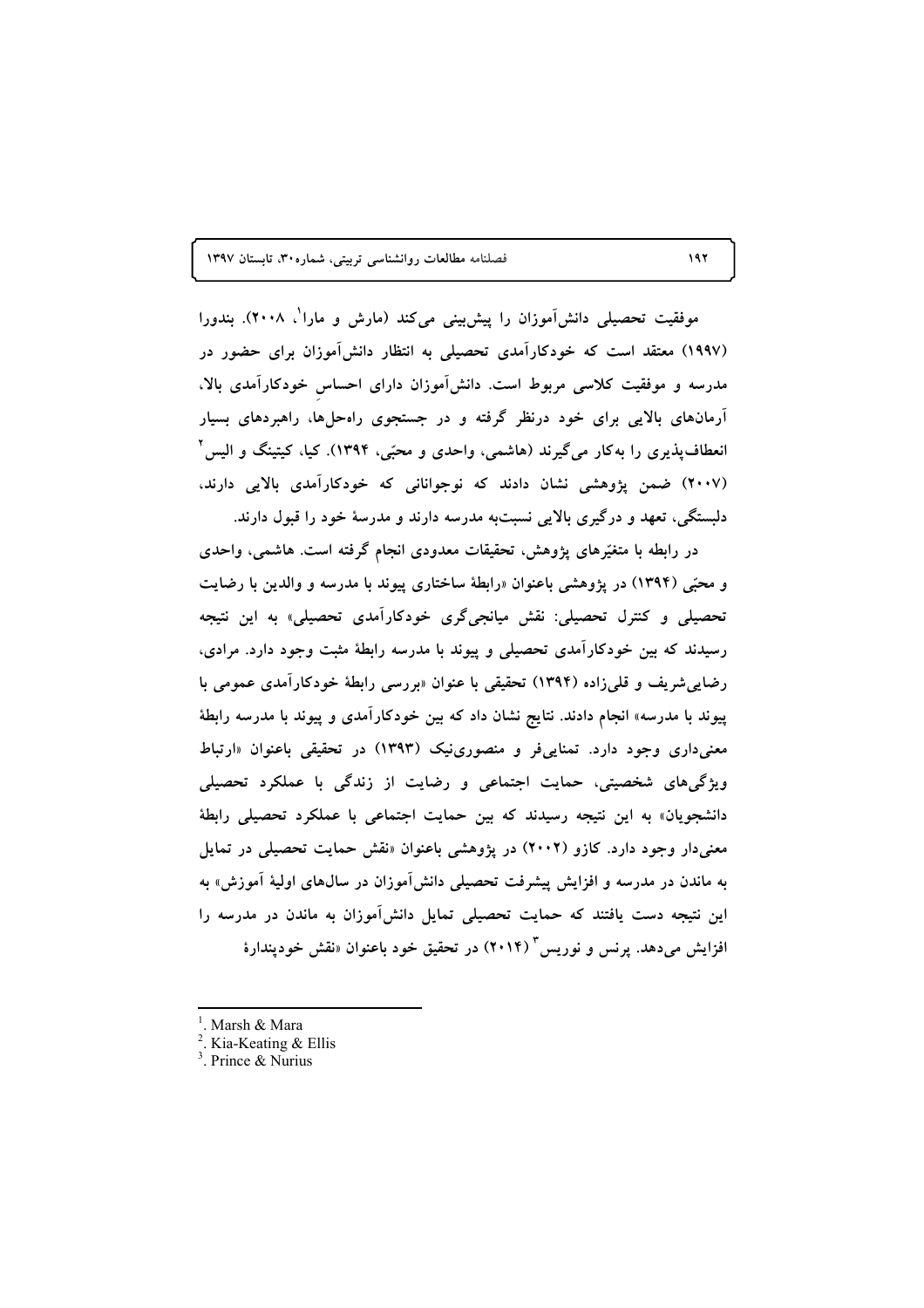پیشبینی پیوند با مدرسهٔ دانشآموزان براساس حمایت تحصیلی و…

تحصیلی در افزایش موفقیت دانش**آموزان در مدرسه» به این نتیجه رسیدند** که خودپندارهٔ تحصیلی میتواند پیش بینیکنندهٔ موفقیت دانشآموزان در مدرسه باشد. گونژ و کازو<sup>\</sup> (۲۰۱۵) در تحقیقی باعنوان «مدلسازی تأثیر محیط مدرسه بر اشتیاق تحصیلی دانش آموزان» به این نتیجه رسیدند که محیط مدرسه و امکانات تکنولوژیکی آن بر اشتیاق تحصیلی (رفتاری، شناختی، عاطفی) تأثیر دارد.

با توجه به اینکه پیوند دانش آموزان با مدرسه و میزان دلبستگی و تعلق آنها به مدرسه از عوامل مؤثر بر یادگیری است، شناسایی پیامدها و پیشایندهای آن از اهمیت زیادی برخوردار است. ازأنجاکه در پژوهشهای قبلی رابطهٔ بین متغیّرهای حمایت تحصیلی و خودپندارهٔ تحصیلی با پیوند با مدرسه مورد غفلت قرار گرفته است، این پژوهش با هدف بررسی نقش حمایت تحصیلی و خودپندارهٔ تحصیلی در پیش بینی پیوند با مدرسه در بین دانش[موزان دورهٔ دوٌم متوسطهٔ شهر ثلاث باباجانی انجام گرفت و در این راستا، فرضیههای زیر مورد بررسی قرار گرفت.

١- بين حمايت تحصيلي (و مؤلفههاي آن) با پيوند با مدرسهٔ دانشآموزان رابطه وجود دارد.

۲– بین خودپندارهٔ تحصیلی (و مؤلفههای آن) با پیوند با مدرسهٔ دانشآموزان رابطه وجود دارد.

۳- حمایت تحصیلی (و مؤلفههای آن) و خودیندارهٔ تحصیلی (و مؤلفههای آن) در پیش بینی پیوند با مدرسهٔ دانشآموزان سهم دارند.

 $197$ 

<sup>&</sup>lt;sup>1</sup> Gunuc & Kuzu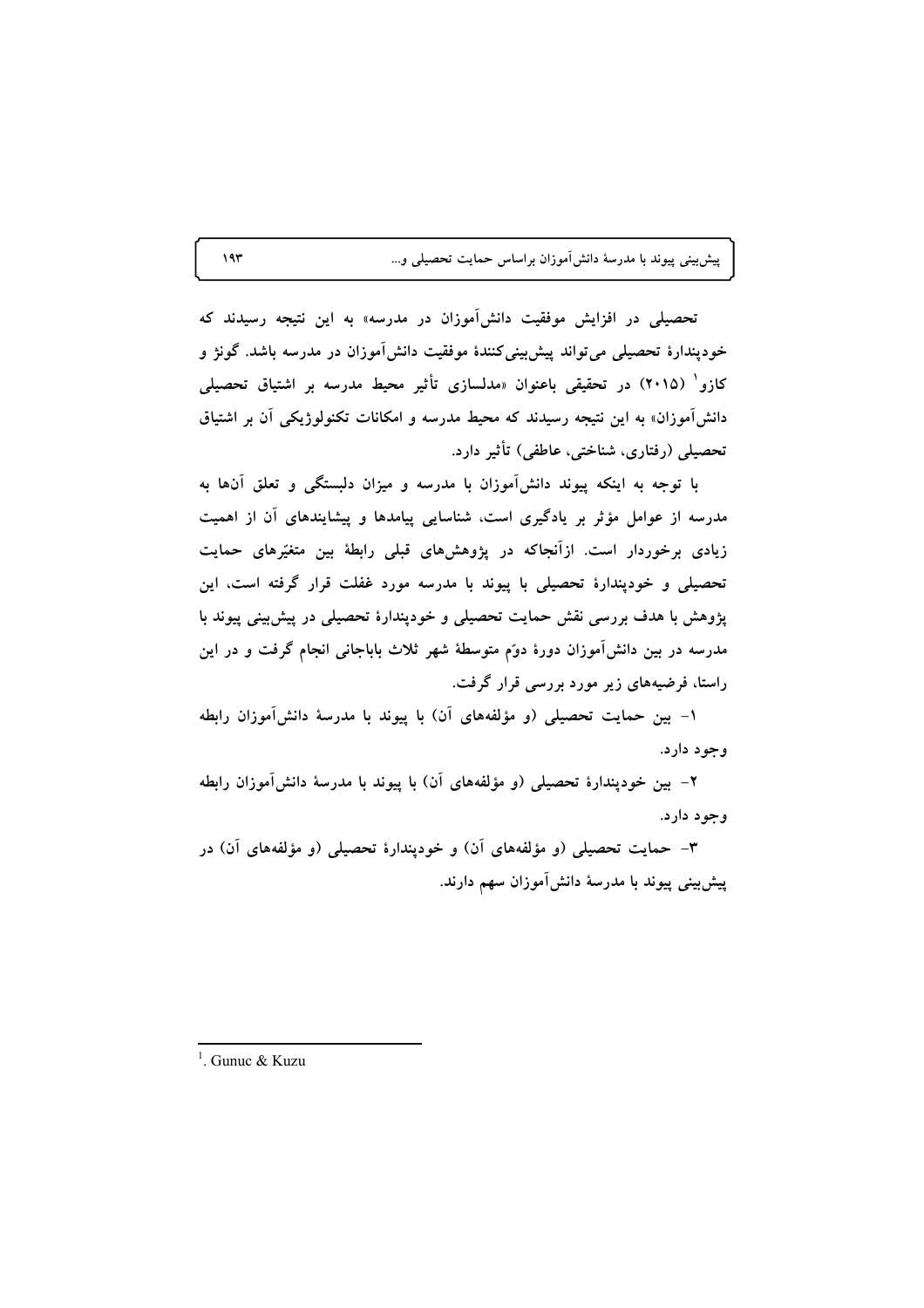# روششناسي

روش پژوهش حاضر توصیفی از نوع همبستگی بود. جامعهٔ آماری پژوهش را تمامی دانشآموزان دورهٔ متوسطهٔ دوم» شهر ثلاث باباجانی (کرمانشاه) در سال تحصیلی ۱۳۹۵– ۱۳۹۴ تشکیل می،دادند که از میان آنها با استفاده از روش نمونهگیری تصادفی خوشهای ۱۵۰ نفر بهعنوان نمونه انتخاب شدند که درنهایت ۱۳۰ پرسشنامهٔ سالم گردآوری و تحلیل شدند. برای تجزیهوتحلیل دادهها از روشهای آمار توصیفی (فراوانی، میانگین و انحراف معیار) و روش۵ای آمار استنباطی (ضریب همبستگی پیرسون و رگرسیون) با نرمافزار SPSS استفاده شد. برای گردآوری دادهها از پرسشنامههای ذیل استفاده شد.

- پوسشنامهٔ پیوند با مدرسه: این پرسشنامه توسط رضایی شریف و همکاران (۱۳۹۰) برای سنجش پیوند با مدرسه طراحی شد. دارای ۴۰ سؤال و در شش بُعد دلبستگی به معلم (۱، ۲، ۳، ۴، ۵، ۶، ۷، ۸، ۹)، دلیستگی به مدرسه (۲۲، ۲۳، ۲۵، ۲۶، ۲۵، ۲۶، ۲۸، ۲۹، ۴۰، ۴۰)، دلبستگی به کارکنان (۳۴، ۳۵، ۳۶، ۳۷، ۳۸، ۳۹)، مشارکت در مدرسه (۱۱، ۱۹، ٢٠،٢١، ٣٢،٣١)، باور (١٠، ١٢، ١٢، ١٧، ١٨، ٣٣) و تعهد به مدرسه (١٣، ١٥، ١٤) است. نمرهگذاری پرسشنامه براساس طیف ۵ درجهای لیکرتی میاست که برای گزینههای هرگز، بهندرت، بعضی اوقات، بیشتر اوقات و همیشه بهترتیب نمرهٔ ۱، ۲، ۳، ۴ و ۵ درنظر گرفته می شود. روایی محتوایی پرسشنامه مورد تأیید استادان صاحب نظر قرار گرفته است. پایایی پرسشنامه در این پژوهش با استفاده از محاسبهٔ آلفای کرونباخ ۰/۸۹ بهدست آمده است.

- **پوسشنامهٔ حمایت تحصیلی:** این پوسشنامه توسط ساندز و یلاکت (۲۰۰۵) برای سنجش میزان حمایت تحصیلی ساخته شد. پرسشنامه دارای ۲۴ سؤال و چهار بُعد حمایت تحصیلی دوستان (۶-۱)، حمایت تحصیلی پدر (۱۲-۷)، حمایت تحصیلی مادر (۱۸-۱۳) و حمایت تحصیلی معلّم (۲۴-۱۹) است. نمرهگذاری پرسشنامه بهصورت طیف لیکرت ۴ درجهای می است که برای گزینههای «کاملاً مخالفم». «مخالفم»، «موافقم» و «کاملاً موافقم» بهترتیب نمرههای ۱، ۲، ۳ و ۴ درنظر گرفته میشود. کمترین نمره ۲۴ و بالاترین نمره ۹۶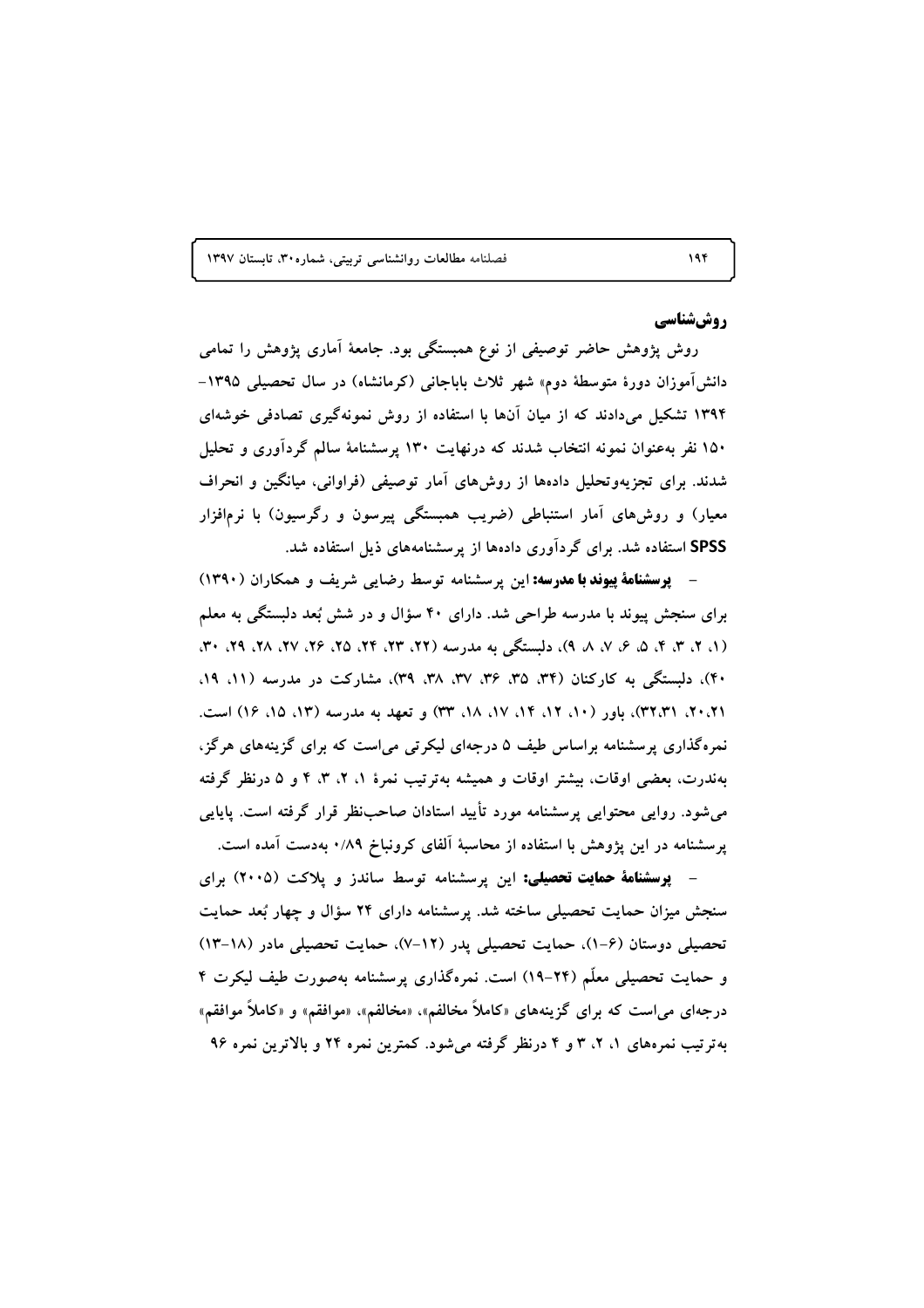پیشبینی پیوند با مدرسهٔ دانشآموزان براساس حمایت تحصیلی و…

است. روایی محتوایی پرسشنامه مورد تأیید استادان صاحبنظر قرار گرفته است. پایایی یرسشنامه در این پژوهش با استفاده از محاسبهٔ آلفای کرونباخ ۰/۹۲ بهدست آمده است.

- **پرسشنامهٔ خودپندارهٔ تحصیلی یسنچن:** این پرسشنامه توسط یسنچن (۲۰۰۴) بهمنظور سنجش میزان خودپندارهٔ تحصیلی دانشآموزان ساخته شد. پرسشنامه دارای ۱۵ سؤال است و تصویر ذهنی فرد از خودش را میسنجد و خودپنداره را در سه سطح خوديندارهٔ عمومي (سؤالهاي ١، ٣، ۵، ١٢، ١٣)، خوديندارهٔ آموزشگاهي (سؤالهاي ٢، ۴، ۸. ۹. ۱۰. ۱۱. ۱۴. ۱۵) و خودپندارهٔ غیرآموزشگاهی (سؤالهای ۷.۶) مورد بررسی قرار میدهد. پاسخدهی به پرسشنامه در مقیاس چهار درجهای لیکرت از کاملاً موافق (۴)، موافق (٣). مخالف (٢) و كاملاً مخالف (١) است. كمترين نمرهٔ ١۵ و بيشترين نمره ۶۰ است. روایی محتوایی پرسشنامه مورد تأیید استادان صاحبنظر قرار گرفته است. پایایی پرسشنامه در این پژوهش با استفاده از محاسبهٔ آلفای کرونباخ ۰/۸۶ بهدست آمده است.

بافتهها

|                        | - د پ <i>پر</i> د<br>ت بنت<br>╯ |                         |                              |  |  |  |  |
|------------------------|---------------------------------|-------------------------|------------------------------|--|--|--|--|
| متغيّرها               | فراواني                         | ميانگين                 | انحراف معيار                 |  |  |  |  |
| حمايت تحصيلى           | ۱۳۰                             | $V\cdot/V\cdot$         | $4/\cdot \Lambda$            |  |  |  |  |
| حمايت معلم             | ۱۳۰                             | 1V/FQ                   | Y/YV                         |  |  |  |  |
| حمايت پدر              | ۱۳۰                             | 11/70                   | 7/9.                         |  |  |  |  |
| حمايت مادر             | ۱۳۰                             | $1/\sqrt{1}$            | $\mathbf{r}/\cdot\mathbf{r}$ |  |  |  |  |
| حمايت دوستان           | ۱۳۰                             | 18/9.                   | $Y(\cdot)$                   |  |  |  |  |
| خوديندارة تحصيلى       | ۱۳۰                             | $\mathbf{y}/\mathbf{y}$ | 0/91                         |  |  |  |  |
| خودپندارهٔ عمومی       | ۱۳۰                             | 17/0V                   | $\mathbf{r}$                 |  |  |  |  |
| خودپندارهٔ اَموزشگاهی  | ۱۳۰                             | YV/Y                    | 4.4                          |  |  |  |  |
| خوديندارة غيرآموزشگاهي | ۱۳۰                             | 9/09                    | $\cdot$ / $\sqrt{\Lambda}$   |  |  |  |  |
| ييوند با مدرسه         | ۱۳۰                             | 17.70V                  | $1/\sqrt{79}$                |  |  |  |  |
|                        |                                 |                         |                              |  |  |  |  |

۔<br>جدول ۱. آمارہهای توصیفی متغیّرهای یژوهش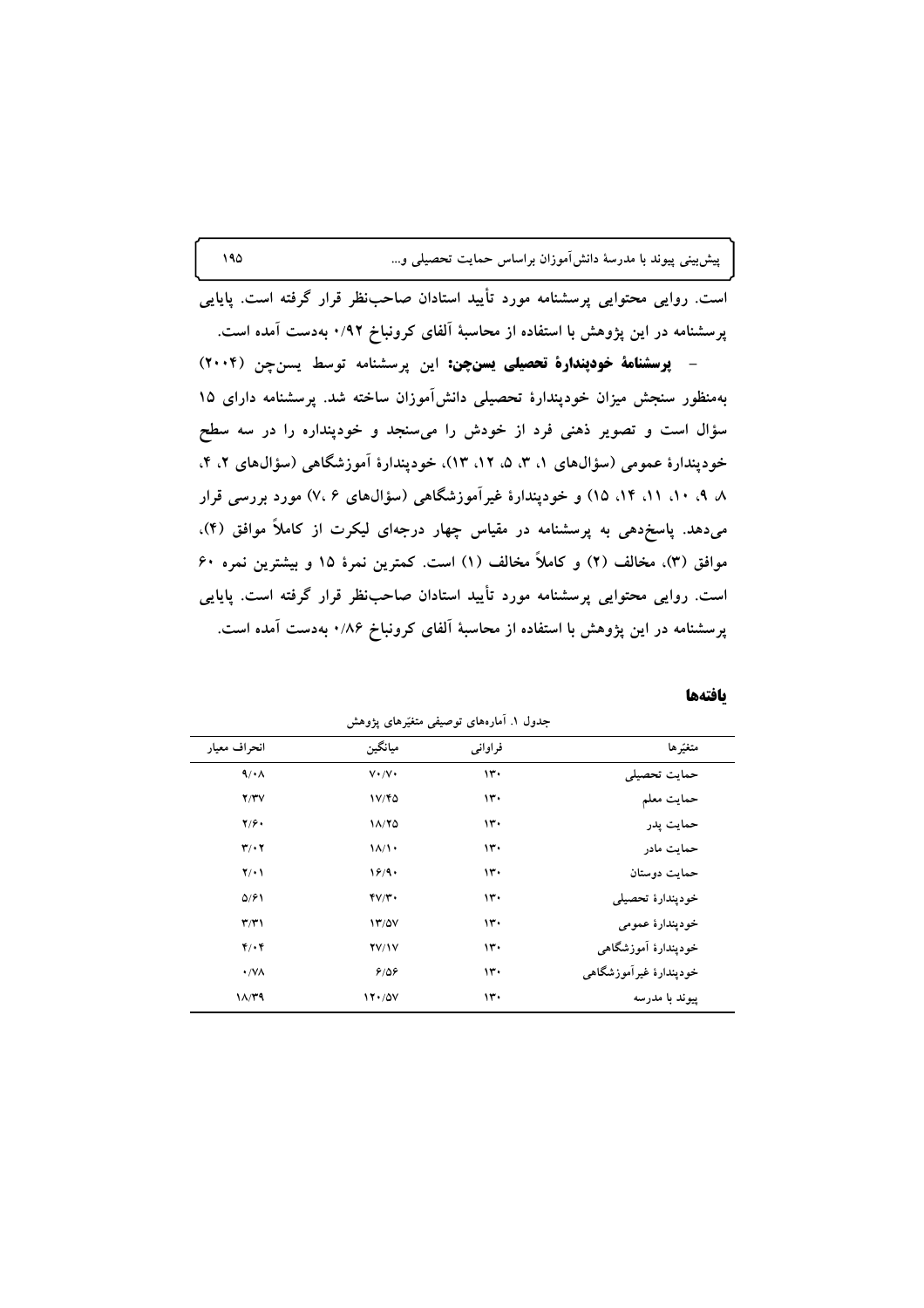همانطور که در جدول ۱ مشاهده میشود، میانگین و انحراف معیار حمایت تحصیلی بهترتیب برابربا ۷۰/۷۰ و ۹/۰۸، میانگین و انحراف معیار خودپندارهٔ تحصیلی بهترتیب برابربا ۴۷/۳۰ و ۵/۶۱، و میانگین و انحراف معیار پیوند با مدرسه بهترتیب برابربا ۱۲۰/۵۷ و ۱۸/۳۹ است.

|                  | .                                | ∼<br>پ ۲۰۰           |                                 | - ت ب         | $\cdot$ $\cdot$                                                                                   | - - - -                                        |               |                       |                                |
|------------------|----------------------------------|----------------------|---------------------------------|---------------|---------------------------------------------------------------------------------------------------|------------------------------------------------|---------------|-----------------------|--------------------------------|
| متغيّرها         | ١                                | $\blacktriangledown$ | ٣                               | ۴             | ۵                                                                                                 | ۶                                              | $\mathsf{v}$  | ۸                     | ٩                              |
| ١.حمايت          | ١                                |                      |                                 |               |                                                                                                   |                                                |               |                       |                                |
| تحصيلى           |                                  |                      |                                 |               |                                                                                                   |                                                |               |                       |                                |
| ٢. حمايت معلم    | $\cdot$ / $\vee$ \**             | $\mathcal{L}$        |                                 |               |                                                                                                   |                                                |               |                       |                                |
| ۴. حمايت پدر     | $\cdot$ /V $\wedge^{\ast\ast}$   | $\cdot$ /۴۲**        | $\sqrt{2}$                      |               |                                                                                                   |                                                |               |                       |                                |
| ۴. حمایت مادر    | $\cdot$ / $\wedge$ $\uparrow$ *  | $\cdot$ /۳۵**        | $\cdot$ /٣١**                   | $\sqrt{2}$    |                                                                                                   |                                                |               |                       |                                |
| ۵.حمایت دوستان   | $\cdot/\lambda \mathcal{F}^{**}$ | $\cdot$ /۲۱**        | $\cdot$ /<br>۳ $\cdot$ **       | $\cdot$ /۲۵** | $\sqrt{2}$                                                                                        |                                                |               |                       |                                |
| ۶.خودپندارهٔ     | $\cdot$ /۳ $\wedge^*$ *          | $\cdot$ /٣١**        | $\cdot$ /۲۲**                   | $\cdot$ /۲۵** | $\cdot$ /<br>۳۲**                                                                                 | $\mathcal{L}$                                  |               |                       |                                |
| تحصيلى           |                                  |                      |                                 |               |                                                                                                   |                                                |               |                       |                                |
| ۷.خودپندارهٔ     | $\cdot$ /<br>۳ $\cdot$ **        | $\cdot$ /۲۵*         | $\boldsymbol{\cdot}$ /۲۷**      | $\cdot$ /٣٢** | $\cdot$ / $\hspace{-1.5mm}\raisebox{0.3mm}{\text{\circle*{1.5}}}\hspace*{1.5mm}\sigma^{\ast\ast}$ | $\cdot$ /۶۵**                                  | $\mathcal{L}$ |                       |                                |
| عمومى            |                                  |                      |                                 |               |                                                                                                   |                                                |               |                       |                                |
| ۸.خودپندارهٔ     |                                  | $\cdot$ /٣۶**        | $\cdot$ /۲ $\wedge^{\ast\ast}$  | $\cdot$ /۲۰** | $\cdot$ /۴۱**                                                                                     | $\cdot$ /VV**                                  | $\cdot$ /۴۴** | $\mathcal{L}$         |                                |
| أموزشگاهى        | $\cdot$ /۲۵**                    |                      |                                 |               |                                                                                                   |                                                |               |                       |                                |
| ۹.خودپندارهٔ     |                                  | $\cdot$ /٣٣**        | $\cdot$ / $\gamma$ $\gamma$ * * | $\cdot$ /۲۸*  | $\cdot$ /٣۴**                                                                                     | $\cdot$ / $\mathsf{Y}^{\mathbf{*} \mathbf{*}}$ | $\cdot$ /0۴** | $\cdot$ /۴ $\cdot$ ** |                                |
| غیرآموزشگاهی     | $\cdot$ /۲ $\wedge^*$ *          |                      |                                 |               |                                                                                                   |                                                |               |                       | $\sqrt{2}$                     |
| ۱۰ بیوندبا مدرسه | $\cdot$ / $5$ $\cdot$ **         | $\cdot$ /۴۵**        | $\cdot$ /٣١**                   | $\cdot$ /۴۴** | $\cdot$ /۳ $\cdot$ **                                                                             | $\cdot$ /0 $\wedge^{\ast\ast}$                 | $\cdot$ /۴۹** | $\cdot$ /07**         | $\cdot$ /۲ $\wedge^{\ast\ast}$ |

جدول ۲. ضرایب همبستگی پیرسون بین حمایت تحصیلی و خودپندارهٔ تحصیلی با پیوند با مدرسه

همانطور که در جدول ۲ مشاهده میشود، بین حمایت تحصیلی با پیوند با مدرسه (۲-۰/۶۱، p<۰/۰۱)، بین مؤلفهٔ حمایت معلم با پیوند با مدرسه (۲-۰/۴۵، p<۰/۰۱)، بین مؤلفة حمايت پدر با پيوند با مدرسه (٢٠/٠١)×٣١٠=٢). بين مؤلفة حمايت مادر با پيوند با مدرسه (۱/۰۲+>r=۰/۴۴، p) و بین مؤلفهٔ حمایت دوستان با پیوند با مدرسه (۱/۰۱+>p ، ۲۰/۳۰=۲)، بین خودیندارهٔ تحصیلی با یبوند با مدرسه (۱۰/۰۱>r=۰/۵۸، p)، بین مؤلفهٔ خودپندارهٔ عمومی با پیوند با مدرسه (۱۰/۰۲-۲۴۹، ۲=۰)، بین مؤلفهٔ خودپندارهٔ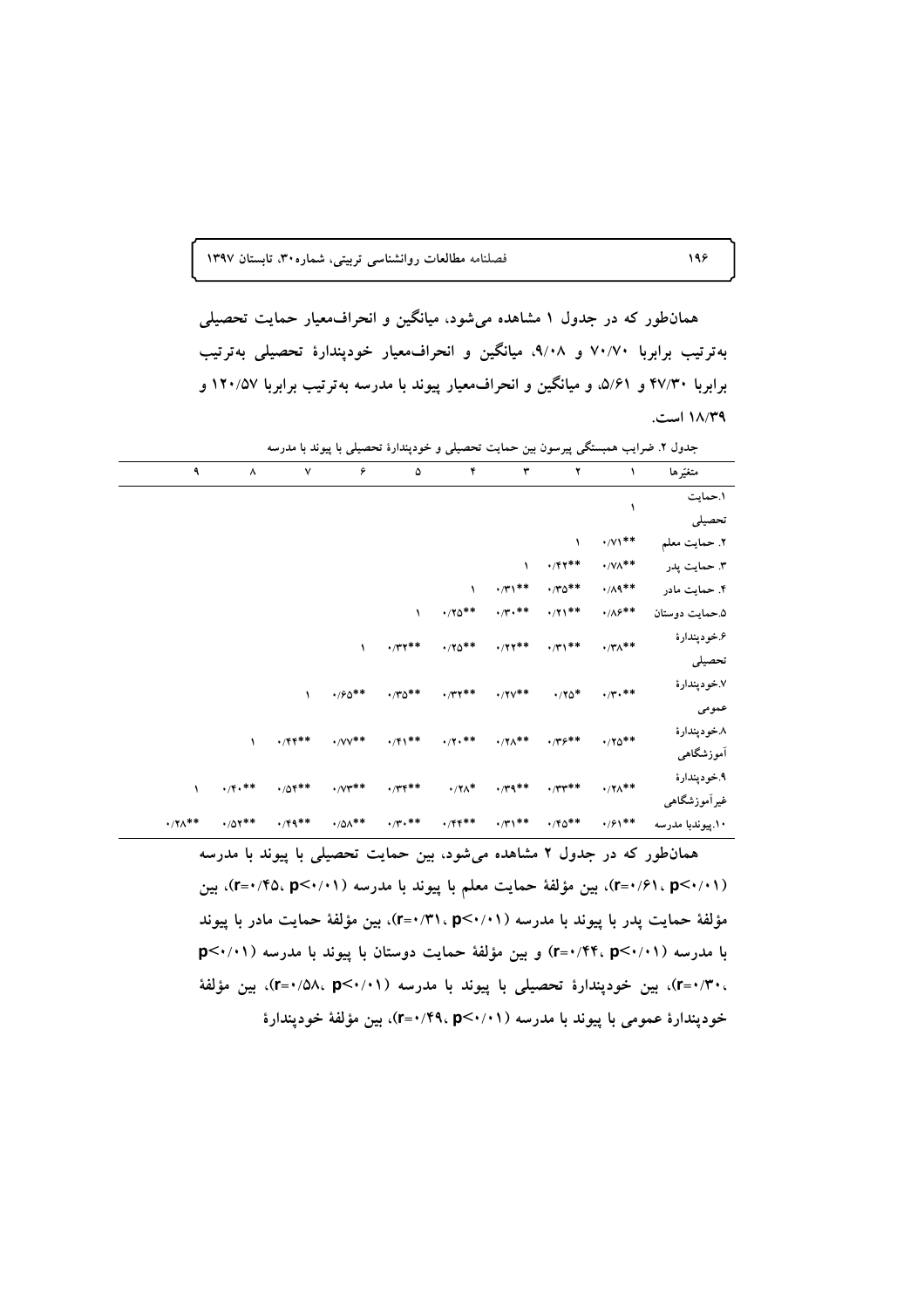پیش بینی پیوند با مدرسهٔ دانشآموزان براساس حمایت تحصیلی و…

آموزشگاهی با پیوند با مدرسه (۱۰/۰۲-۳۵ ،۵۲٪+۳) و بین مؤلفهٔ خودپندارهٔ غیر آموزشگاهی با پیوند با مدرسه (۲۰/۰۵-۲۵) r=۰/۲۸، p<۰/۰۵) رابطهٔ مثبت و معناداری وجود دارد.

|                | ֊                                                  |                |                                   |                      |                         |                       |  |  |
|----------------|----------------------------------------------------|----------------|-----------------------------------|----------------------|-------------------------|-----------------------|--|--|
| مدل            | R                                                  | R <sub>2</sub> | R تعديل شده                       | F                    |                         | <b>Sig</b>            |  |  |
|                | $\cdot$ /۶۸                                        | 4/89           | $\cdot$ /۴۴                       |                      | 1770                    | $\cdot/\cdot$         |  |  |
|                | ضرایب بتا و آزمون معناداری t برای متغیّرهای پیشبین |                |                                   |                      |                         |                       |  |  |
| متغیّر ملاک    | متغیّرهای پیشبین                                   | В              | <b>STE</b>                        | β                    | т                       | <b>Sig</b>            |  |  |
| ييوند با مدرسه | مقدار ثابت                                         | 74/71          | $\mathbf{r}/\mathbf{A}\mathbf{r}$ |                      | 9/3                     | $\cdot$ / $\cdot$     |  |  |
|                | حمايت معلم                                         | $\cdot$ /0۳    | $\cdot$ / $\cdot$ 9               | $\cdot$ /۴۱          | $\Delta/\Lambda\Lambda$ | $\cdot/\cdot$         |  |  |
|                | حمايت يدر                                          | $\cdot$ 10     | $\cdot$ /17                       | $\cdot/\cdot \wedge$ | 1/70                    | $\cdot/17$            |  |  |
|                | حمایت مادر                                         | $\cdot/7$      | $\cdot/\cdot \wedge$              | .700                 | $Y/\Delta$              | $\cdot/\cdot$ $\circ$ |  |  |
|                | حمايت دوستان                                       | $\cdot$ ro     | $\cdot$ / $\cdot$ 9               | $\cdot$ /۲۹          | $\mathbf{r}/\mathbf{A}$ | $\cdot$ / $\cdot$     |  |  |
|                | خودپندارهٔ عمومی                                   | $\cdot$ /۳۸    | $\cdot/11$                        | $\cdot$ /۲۳          | Y/Y                     | $\cdot$ / $\cdot$     |  |  |
|                | خوديندارة آموزشگاهي                                | $\cdot$ /01    | $\cdot/\gamma$                    | $\cdot$ /۳۷          | Y/9Y                    | $\cdot$ / $\cdot$     |  |  |
|                | خودپندارۂ غیرآموزشگاهی                             | $\cdot$ /17    | $\cdot/$                          | $\cdot/\cdot$ Y      | $1/\Upsilon$            | $\cdot$ 10            |  |  |
|                |                                                    |                |                                   |                      |                         |                       |  |  |

جدول ۳. نتایج تحلیل رگرسیون درجهت پیش بینی پیوند با مدرسه براساس متغیّرهای یژوهش

همانطور که در جدول ۳ مشاهده می شود، تقریباً ۴۶ درصد از واریانس پیوند با مدرسهٔ دانشآموزان براساس متغیّرهای پیشیین قابل پیشیینی است. نسبت F نیز بیانگر این است که رگرسیون متغیّر پیوند با مدرسه براساس متغیّرهای پیش بین معنادار است. مؤلفة حمايت معلم با بتاى ٠/٤١ ( t=۵/٨٨، p<٠/١١)، مولفة حمايت مادر با بتاى ٠/١٥ (t=٢/٥٠، p<٠/٠٥)، مولفة حمايت دوستان با بتاى ٠/٢٩ (t=٣/٨٨، p<٠/٠١)، مولفة خودپندارهٔ عمومی با بتای ۰/۲۳ (۲۰/۰۱-t=۳/۴۵، p<۰/۰۱) و مولفهٔ خودپندارهٔ آموزشگاهی با بتای ۰/۳۷ (۱/۰۱-t=۳/۹۲، p<۰/۰۱) بهطور مثبت و معناداری قدرت پیش بینی پیوند با مدرسهٔ دانشآموزان را دارند. همچنین، بتاهای بهدست آمده نشان میدهند که مؤلفهٔ حمایت معلم، قدرت پیش بینی کنندگی بیشتری دارد.

 $\sqrt{2}$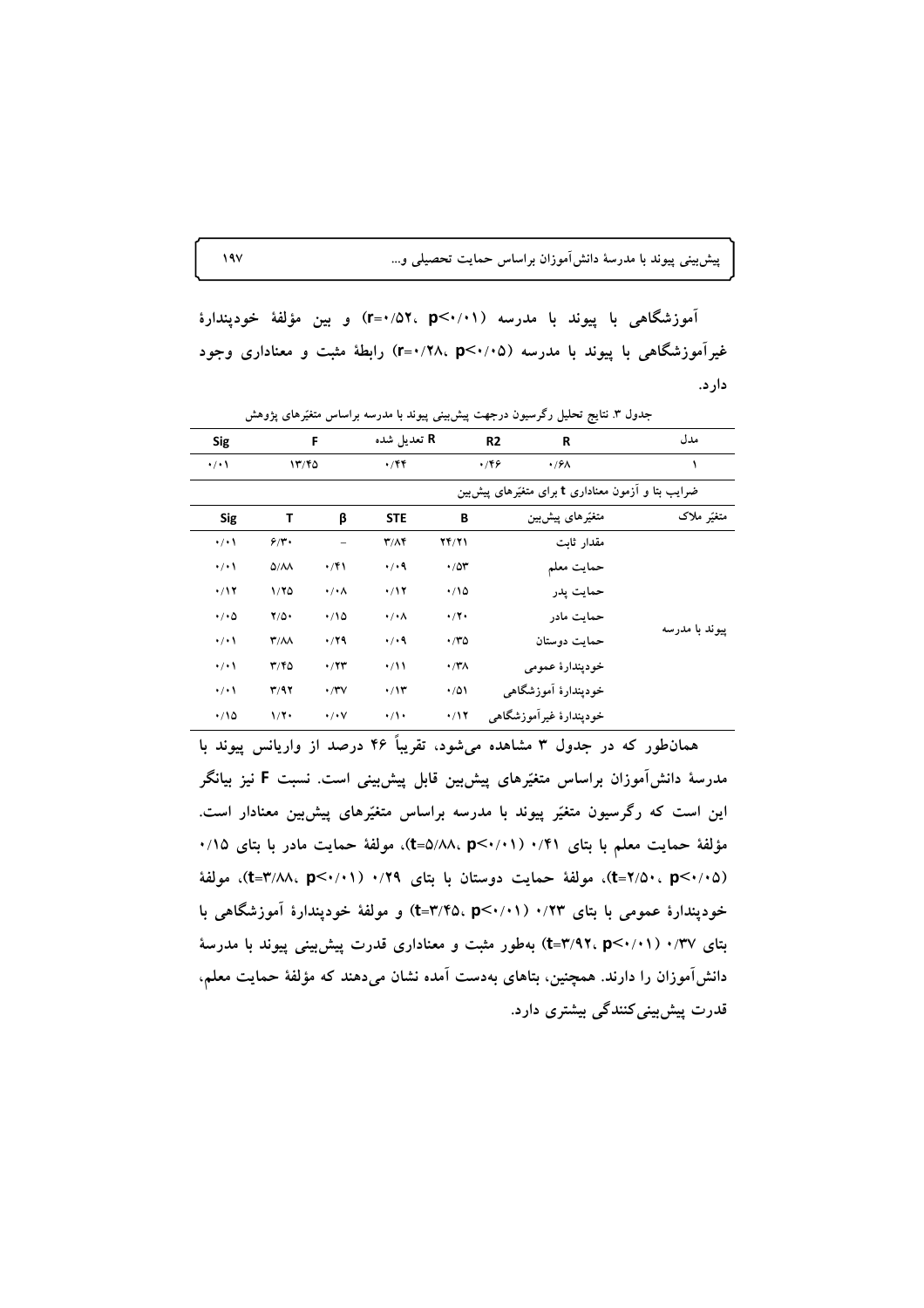### **بحث و نتیجهگیری**

پژوهش حاضر با هدف پیش،ینی پیوند با مدرسه براساس حمایت تحصیلی و خودپندارهٔ تحصیلی در دانش۱موزان دورهٔ متوسطهٔ دوم انجام گرفت. نتایج تجزیهوتحلیل دادهها نشان داد که بین حمایت تحصیلی و مؤلفههای ان با پیوند با مدرسه رابطهٔ مثبت و معناداری وجود دارد و مؤلفههای حمایت معلم، حمایت مادر و حمایت دوستان **ب**یشبییکنندهٔ پیوند با مدرسه بودند. یافتههای پژوهش حاضر در این زمینه بهنوعی با **یافتههای تمناییفر و منصورینیک (۱۳۹۳)، گونژ و کازو (۲۰۱۵) و کازو (۲۰۰۲) مبنیبر** رابطهٔ مثبت بین حمایت تحصیلی و پیوند با مدرسه همسوست. حمایت تحصیلی مفهومی است که به مهیاکردن هر منبعی که بهطور مستقیم یا غیرمستقیم موجب افزایش رغبت و عملکرد تحصیلی دانش۱موزان شود، اشاره دارد که جنبههای مختلف عاطفی، ابزاری و شناختی را دربرمیگیرد (سامانی و جعفری، ۱۳۹۰). نتایج تحقیقات نشان داده است که افرادی که از حمایتهای مثبت اجتماعی برخوردار بودهاند. از عملکرد تحصیلی بهتری نیز **ر**خوردار هستند (وینتزل، ۱۹۹۵). وینتزل (۲۰۰۴) نیز در مطالعهٔ خود به اهمیت و نقش  حمایتهای اجتماعی در افزایش رغبت دانش۱موزان به فعالیتهای گروهی و برقراری روابط صمیمانه تاکید دارد. از طرف دیگر، پیوند با مدرسه به ارتباطاتی اشاره میکند که فرد با مدرسه و دیگر جنبههای زندگی تحصیلی دارد (رضایی شریف، قاضی طباطبایی، حجازی و اژهای، ۱۳۹۳). درواقع دانش آموزانی می توانند دلبستگی و ارتباط مثبت با مدرسه داشته باشند که مورد حمایت اجتماعی و تحصیلی قرار داشته باشند؛ بدین معنا که دانشlموزانی که از طرف پدر و مادر، دوستان مدرسه و معلم مورد حمایت قرار میگیرند. احساس امنیت و لذت بیشتری در مدرسه دارند که میتواند منجر به موفقیتهای بیشتر در **زمینهٔ تحصیل شود. این حمایت ادراکشده از طرف دانش۱موزان همراه با کسب موفقیت** در زمینهٔ تحصیل می<code>تواند ارتباط و دلبستگی دانش۱موزان و پیوند انها با مدرسه را بیشتر</code> کند. دانش۱موزی که اطمینان داشته باشد که در مواجه با مشکلات و چالشهای تحصیلی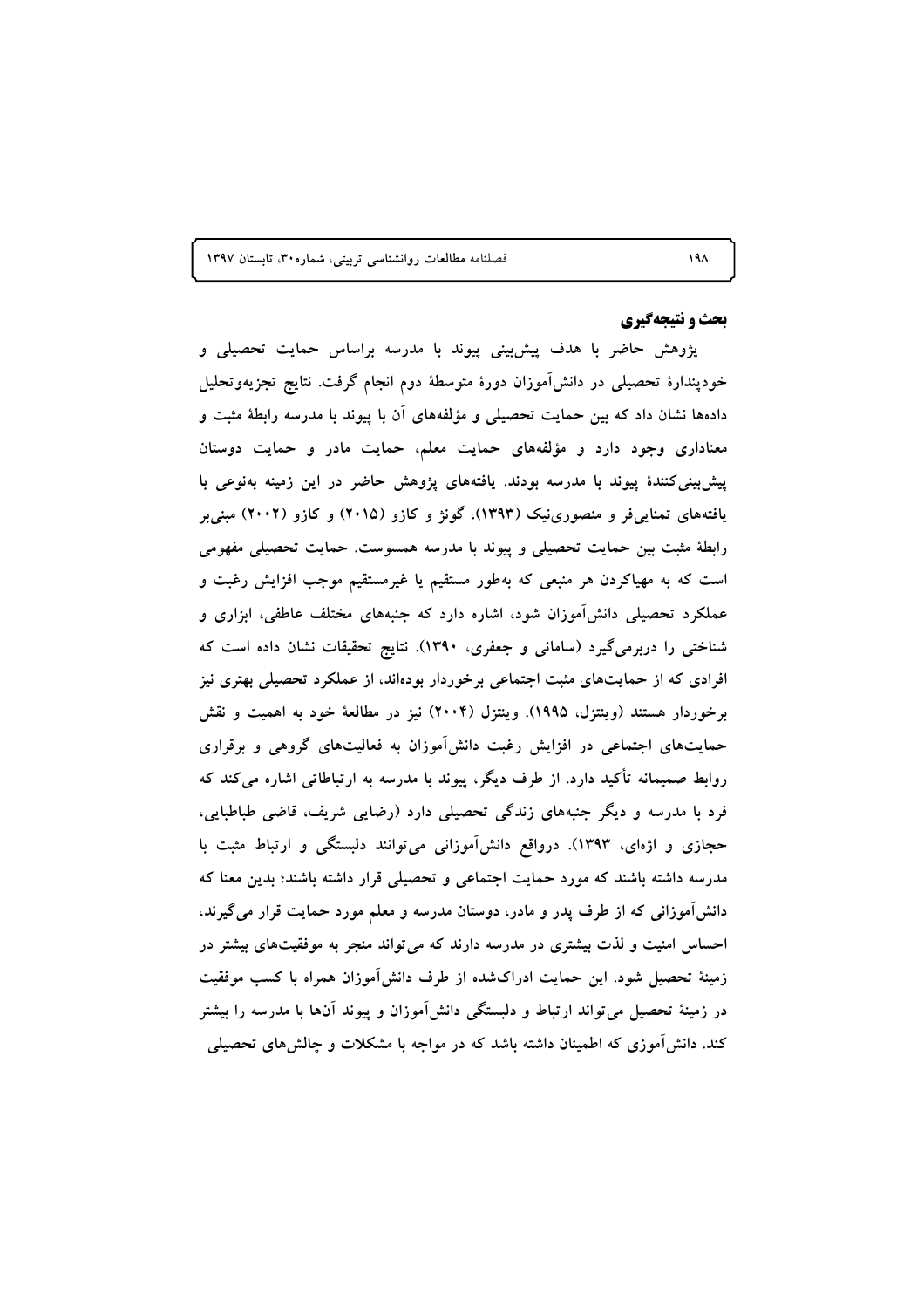پیشبینی پیوند با مدرسهٔ دانشآموزان براساس حمایت تحصیلی و...

که خود بهتنهایی قادر به حل آنها نیست، از طرف والدین، معلم و دوستانش مورد حمایت قرار میگیرد، احساس اطمینان و اعتماد بیشتری میکند و با علاقه و رضایت بیشتری در مدرسه حضور پیدا خواهد کرد.

همچنین نتایج تجزیهوتحلیل دادهها نشان داد که بین خودیندارهٔ تحصیلی و مؤلفههای آن با پیوند با مدرسه رابطهٔ مثبت و معناداری وجود دارد و مؤلفههای خودیندارهٔ عمومی و خودیندارهٔ آموزشگاهی پیش بینی کنندهٔ پیوند با مدرسه بودند. یافتههای پژوهش حاضر در این زمینه بهنوعی با یافتههای هاشمی، واحدی و محبّی (۱۳۹۴)، مرادی، رضایی شریف و قلمیزاده (۱۳۹۴) مبنی بر رابطهٔ مثبت بین خودپندارهٔ تحصیلی و پیوند با مدرسه همسوست. خودپندارهٔ تحصیلی بهعنوان یکی از عوامل مؤثر بر پیشرفت تحصیلی، نگرش کلی نسبتبه تواناییهای خود در رابطه با یادگیری آموزشگاهی است. این تصوّر مثبت نهتنها بر تحصیل تأثیر میگذارد، بلکه در میزان حضور در مدرسه نیز تأثیر مثبت دارد (زراعت و غفوریان، ۱۳۸۸). دانشآموزانی که در دورهٔ تحصیل دچار ضعف و شکست میشوند، بر اثر تکرار شکست، باوری کذب و محدودکننده میbبند که تداوم و تعمیم اَن باعث تثبیت خودانگارهٔ منفی و بازدارنده و ممانعت در ابراز تواناییها و تحکیم احساس ضعف بیشتر در مراحل بعدی میشود (سپهریانآذر، سعادتمند، ۱۳۹۴). پژوهشها نشان دادهاند که یادگیرندگان دارای خودپندارهٔ بالا در مقایسه با یادگیرندگان دارای خودپندارهٔ پایین ازنظر تحصیلی محوری تر عمل میکنند، به مدرسه علاقهمندتر هستند و در انجام تکالیف محتاطانهتر عمل میکنند، اعتمادبهنفس بیشتری دارند، افکار و ایدههای خود را ابراز می کنند؛ بنابراین خودیندارهٔ دانش آموزان و دانشجویان نهتنها با پیشرفت تحصیلی بلکه با مهارتهای موردنیاز برای موفقیت در محیط آموزشگاهی هم ارتباط دارد (شفیع نادری، کدیور، صرامی، عربزاده، مرادیور، ۱۳۹۱). هیراو` (۲۰۱۱) معتقد است که بین پیوند با

 $1$  Hirao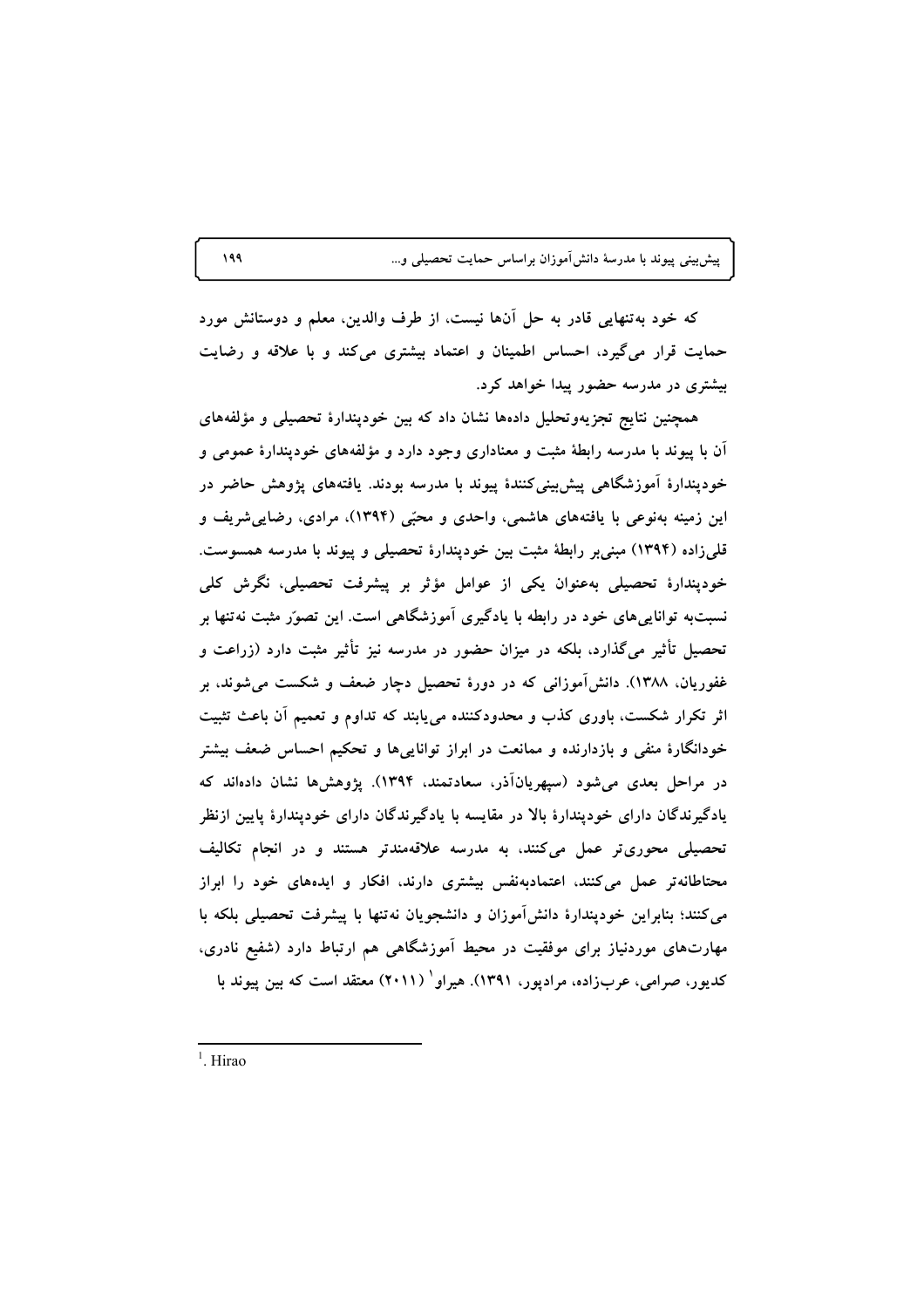مدرسه و خودکارآمدی تحصیلی دانشآموزان ارتباط معنیداری وجود دارد، بهطوری که ادراک دانش[موزان از عدمسودمندی کار مدرسه، فعالیتهای مرتبط با مدرسه و تبادلات بین همسالان برای مشارکت در مدرسه باعث کاهش خودکارآمدی تحصیلی آنها می شود. وی معتقد است که در مقایسه با برنامههای اصلاحی و درمانی، ایجاد تعاملات صمیمانه، حمایتی و پذیرنده بین همسالان در مدرسه به افزایش بیشتر خودکارآمدی تحصیلی کمک میکند. می توان گفت که دانش آموزان با خودپندارهٔ تحصیلی بالا، اعتمادبهنفس بالایی دارند و نگرش مثبتی نسبتبه تواناییهای خود در امور مربوط به مدرسه و تحصیل دارند. این نگرش مثبت احتمال موفقیت آنها را افزایش میدهد و درنتیجه اشتیاق و ارتباط آنها با مدرسه را که باعنوان پیوند با مدرسه از آن یاد می شود، افزایش میدهد؛ بنابراین میتوان گفت دانشآموزان با خودپندارهٔ تحصیلی بالا، پیوند و ارتباط بیشتری با مدرسه دارند.

بهطور کلی نتایج این پژوهش نشان داد که بین حمایت تحصیلی و خودپندارهٔ تحصیلی با پیوند با مدرسه در دانشآموزان رابطهٔ مثبت معناداری وجود دارد؛ بنابراین براساس نتایج این پژوهش، پیشنهاد میشود تا برای افزایش پیوند دانش[موزان با مدرسه، متغیّرهای حمایت تحصیلی و خودپندارهٔ تحصیلی موردتوجه قرار گیرد و تلاشهای لازم را برای افزایش حمایت ازطرف معلم، والدین و دوستان انجام دهند. همچنین پیشنهاد می شود با تقویت توانایی های دانش آموزان در زمینههای مختلف تحصیلی، باور دانشآموزان دربارهٔ توانایی تحصیلی خود یا همان خودپندارهٔ تحصیلی را تقویت کرد. ازجمله محدودیتهای این پژوهش، انجام آن در بین دانشآموزان دورهٔ متوسطهٔ دوم بود که تعمیمدهی نتایج اَن را به سایر مقاطع تحصیلی محدود میکند؛ ازاین٫و پیشنهاد میشود که این پژوهش در سایر مقاطع تحصیلی نیز مورد بررسی قرار گیرد.

 $\mathbf{y}$ .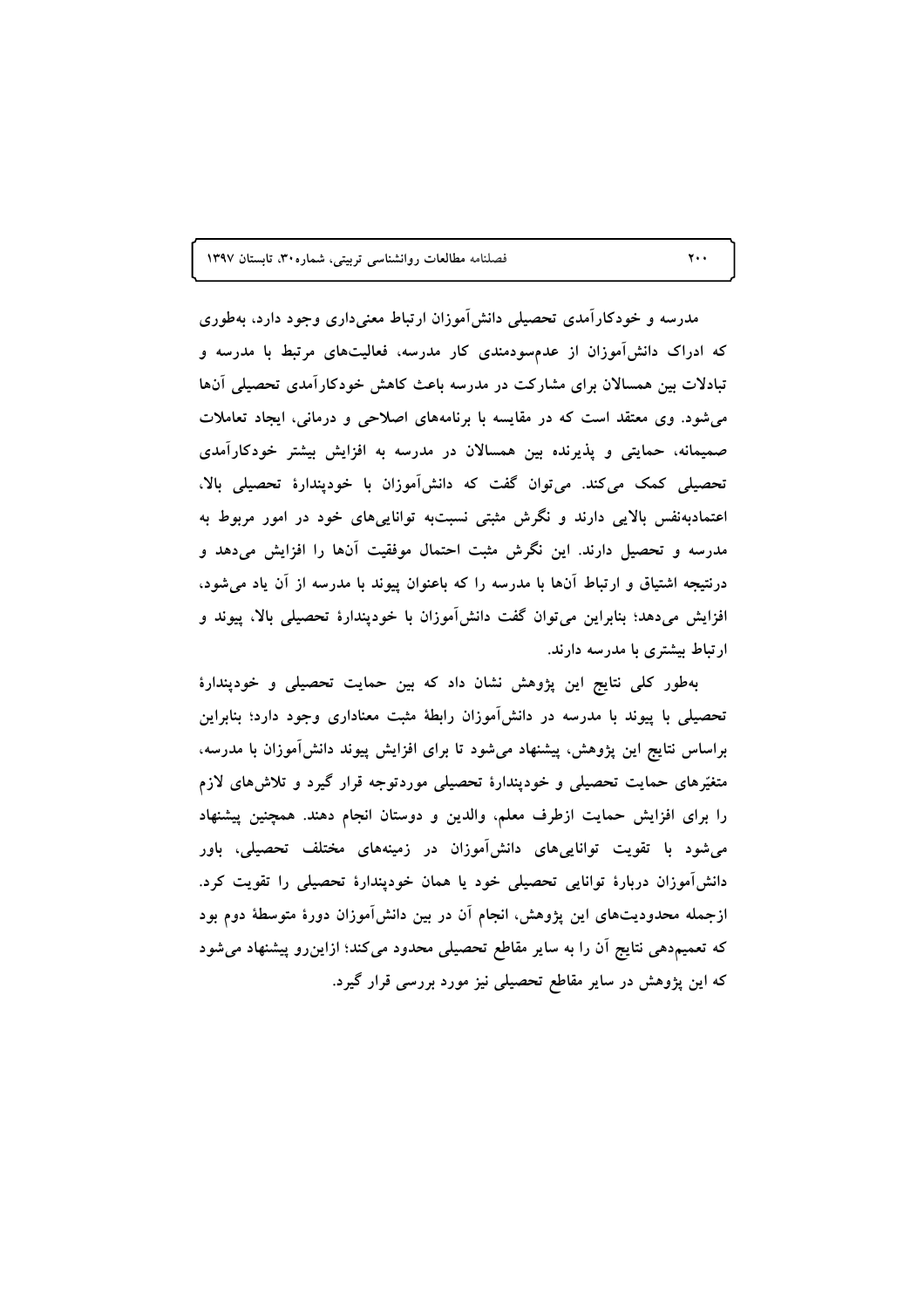پیش بینی پیوند با مدرسهٔ دانش[موزان براساس حمایت تحصیلی و…

## منابع

۱.بیابانگر د، اسماعیل (۱۳۹۳). روان شناسبی تربیتی. تعران: نشیر و پرایش. ۲.تمنايي فر، محمدرضا؛ ليث، حكيمه. (۱۳۹۴). رابطهٔ هوش هيجانبي، خودكارآمدي و حمايت اجتماعی با سازگاری دانش آموزان دبیرستان. فصلنامهٔ پژوهش های نوین روانشناختی،  $.1 - T\lambda$   $(19)$ .

۳.خجستهمهر، رضا؛ عباسپور، ذبیح|له؛ کرایی، امین؛ کوچکی، رحیم. (۱۳۹۱). تأثیر برنامهٔ موفقیت تحصیلی بر عملکرد و خودپندارهٔ تحصیلی، نگرش نسبت به مدرسه، یادگیری شیوهٔ موفقیت در مدرسه و سازگاری اجتماعی دانش آموزان. مجلهٔ روان شناسی مدرسه، (۱)۱، ۴۵- $.7<sup>V</sup>$ 

۴.رضايي شريف، علي؛ حجازي، الهه؛ قاضي طباطبايي، محمود و اژهاي، جواد. (١٣٩٣). ساخت و آمادهسازی پرسشنامهٔ پیوند با مدرسه (SBQ) در دانشرآموزان. مجله روانشناسی مارديسه، ٣(١)، ۶۷-۵۵.

۵.زاهد بابلان، عادل؛ رضایی شریف، علی؛ مرادی، مسعود و قربان نژاد، رقیه. (۱۳۹۳). مقایسه پیوند با مدرسه دانش آموزان مدارس هوشمند و عادی مقطع متوسطه شهر اردبیل. اولین كنفرانس بين المللي اقتصاد، مديريت، حسابداري و علوم اجتماعي، رشت، شركت كارأفرينان دانشگاهی منطقه آزاد انزلی.

عزراعت زهرا؛ غفوريان، عليرضا. (١٣٨٨). اثر بخشبي أموزش حل مسئله بر خوديندارهُ تحصیلے دانشجویان. مجلهٔ راهیږ دهای آموزشی، ۱/ (۱)، ۲۶-۲۳.

۷.سامانی، سیامک؛ جعفری، محمدعلی. (۱۳۹۰). بررسی کفایت شاخص های روان سنجی مقياس حمايت تحصيلي (نسخهُ فارسي). مجلهُ مطالعات أموزش و يادگيري، ١٣(١)، صص ۶۰-۴۷.

۸.سپهريان آذر، فيروزه؛ سعادتمند، سعيد. (۱۳۹۴). تأثير آموزش مهارتهای زندگی و مشاورهٔ گروهی با روش عاطفی رفتاری-عقلانی بر خودپندارهٔ تحصیلی، انگیزش پیشرفت و

 $\mathbf{Y} \cdot \mathbf{V}$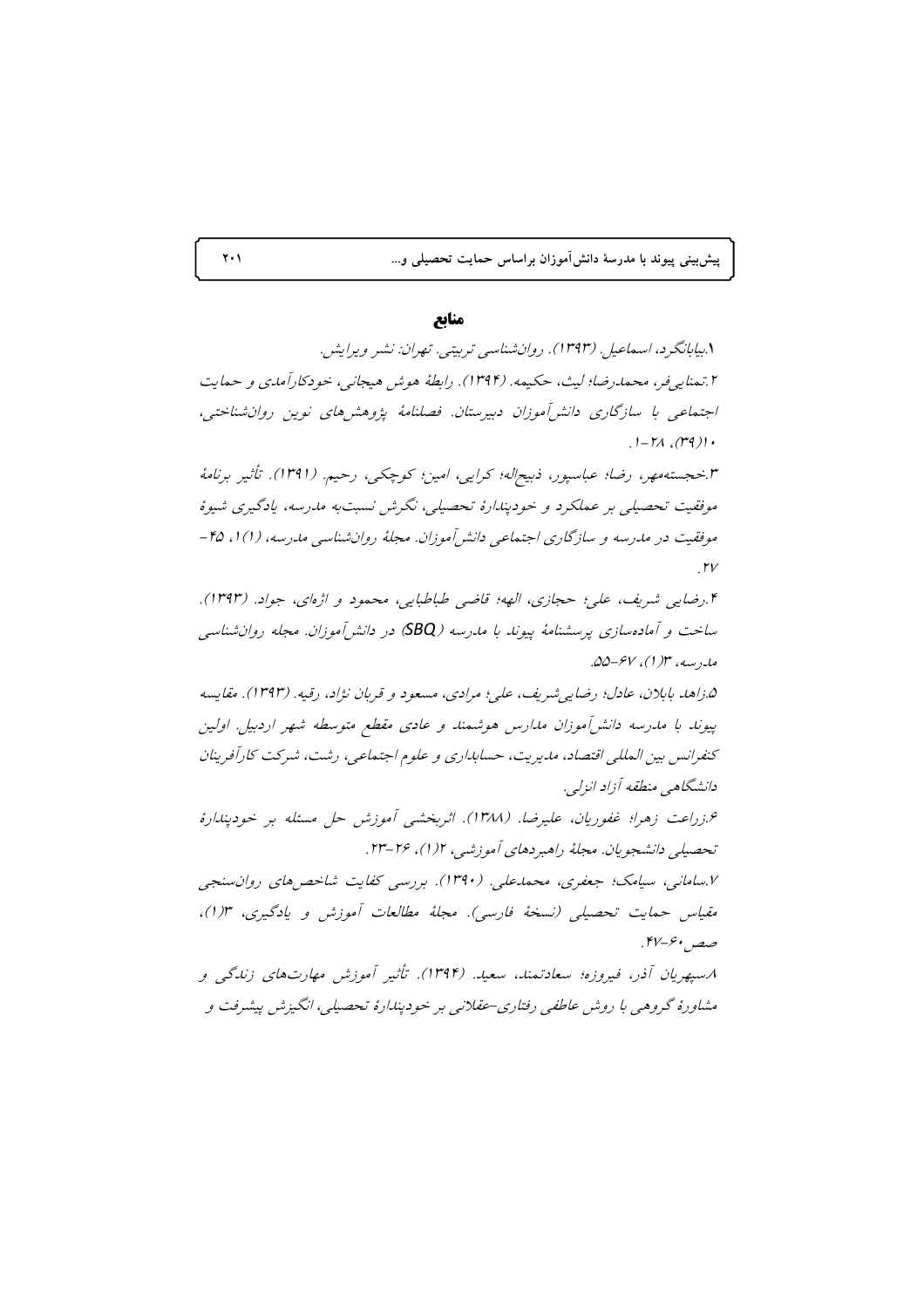سلامت روان دانش آموزان ناموفق. دانش و پژوهش در روانشناسی کاربردی. ۱۶(۱)، ۵۵–  $.$ ۴۳

۹ شفیع نادری، محمد؛ کدیور، یروین؛ صرامی، غلامرضا؛ عربزاده، مهدی؛ مرادیور، زهرا. (۱۳۹۱). بررسی نقش واسطهای رویکردها و راهبردهای یادگیری عمیق در ارتباط میان خودیندارهٔ تحصیلی، انتطارات پیامد با پیشرفت تحصیلی. اولین همایش ملی روانشناسی تربیتے دانشگاه تھران. دانشگاه تربیت دبیر شھید رجابے تھران.

۱۰.مرادي، مسعود؛ رضايه شريف؛ علي، قلي زاده، داوود. (۱۳۹۴). بررسي رابطهٔ بين خودکارآمدی عمومی با پیوند با مدرسه. دومین کنفرانس ملی توسعهٔ پایدار در علوم تربیتی و روانشناسی، مطالعات اجتماعی و فرهنگی. تهران. مرکز راهکارهای دستیابی به توسعهٔ پایدار و مركز مطالعات و تحقیقات اسلامی سروش مرتضوی، مؤسسهٔ آموزش عالی مهر اروند. ا ا هاشمې، تورج؛ واحدې، شهرام؛ محبّي، مينا. (۱۳۹۴). رابطهٔ ساختاري پيوند با مدرسه و والدين با رضايت تحصيلي و كنترل تحصيلي: نقش ميانجي گري خودكارآمدي تحصيلي. دو فصلنامهٔ راهبردهای شناختی در یادگیری. ۳(۵). ۱-۲۰.

۱۲.پارمحمدی واصل، مسیب؛ قنادی، فاطمه و مقامی، حمید. (۱۳۹۱). بررسی رابطهٔ خودیندارهٔ تحصیلی با عملکرد ریاضی در دورهٔ راهنمایی. مجلهٔ پژوهش در نظامهای أموزشير، ا(۱). ۶۴-۳۷.

13.Arslan, S. Çardak, M. & Uysal, R. (2013). Student Academic Support as Predictor of Academic Locus of Control in Turkish University Students. Social and Behavioral Sciences, Volume 106, 2460-2469.

14. Bandura, A. (1986). Social foundations of thought and action: A social cognitive theory. Englewood Cliffs, NJ: Prentice-Hall.

15. Bandura, A. (1997); Self-Efficacy: The exercise of control. New York: Freeman.

16. Barrera, M. R (2006). Factors that influence school bonding. A dissertation submitted in partial fulfillment of the requirements for the degree of doctor of education, university of Texas.

17. Battistich, V; Schaps, E. & Wilson, N. (2004). Effects of an elementary school intervention on students' "connectedness" to

### $Y \cdot Y$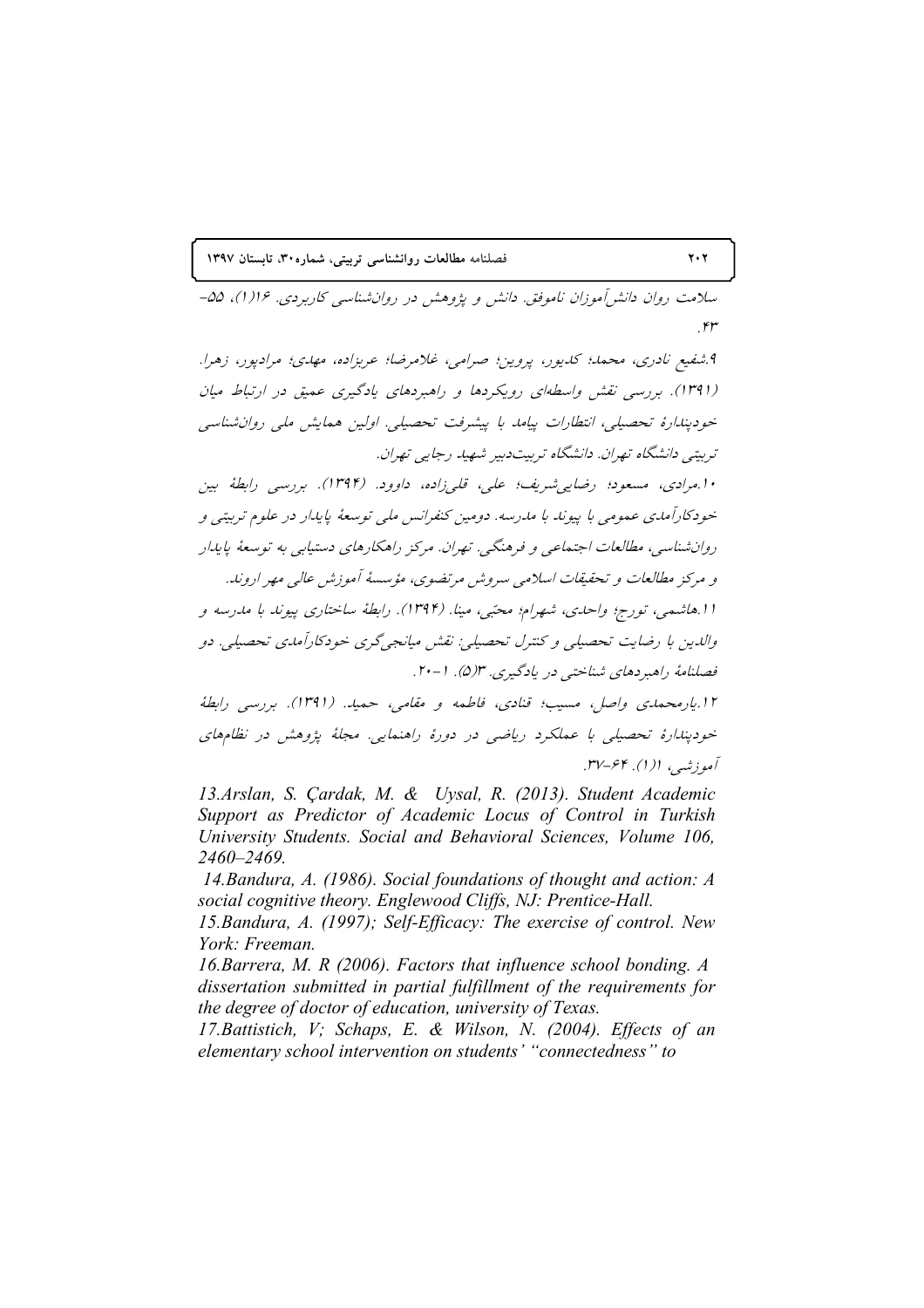**پیشبینی پیوند با مدرسهٔ دانش۱موزان براساس حمایت تحصیلی و…** 

*school and social adjustment during middle school. Journal of Primary Prevention, 24*, *243-262.*

*18.Brian M; Galla, J; Wood, E; Kim H; Angela W. Chiu, A. & Langer. D. (2014). A longitudinal multilevel model analysis of the within-person and between-person effect of effortful engagement and acadeic self-efficacy on academic performance. Journal of School Psychology, 25(3), 295-30* 

*19.Bryan, J; Moore-Thomas, C; Gaenzle, S; Kim, J; Lin, C.H. & Na, G. (2012). The Effects of School Bonding on High School Seniors' Academic Achievement, 90(2), 467–480* 

 *20.Butler-Barnes, S.T; Estrada-Martinez, L; Colin, R.J. & Jones, B.D. (2015). School and peer influences on the academic outcomes of African American adolescents. Journal of Adolescence, 44(4), 168–181.* 

*21.Catalano, R. & Hawkins, D. (1996). The social development model: A theory of antisocial behavior. In D. Hawkins (Ed.), Delinquency and crime: Current theories Cambridge, UK: Cambridge University Press*. *PP149-197.* 

*22.Collie, R. J; Martin, A. J; Malmberg, L-E; Hall, J. & Ginns, P. (2015); Academic buoyancy, student's achievement, and the linking role of control: A cross-lagged analysis of high school students. British Journal of Educational Psychology, 85(1): 113-130.*

*23.Cuseo; J. (2002). Academic-support strategies for promoting student retention & achievement during the first-year of college & beyond.* 

*24.Dana, P; Paula S. & Nurius. (2014). The role of positive academic self-concept in promoting school success. Children and Youth Services Review, 43, 145-152* 

*25.Davis, H. A. (2003). Conceptualizing the role and influence of student– teacher relationships on children's social and cognitive development, Educational Psychologist, 38 (4), PP 207–234.* 

*26.Eith, C.A. (2005). Delinquency, Schools, and the Social Bond. New York: LFB Scholarly Publishing LLC*

*27.Ford, M. E. (1992). Motivating humans: Goals, emotions, and personal agency beliefs. Newbury Park, CA: Sage.*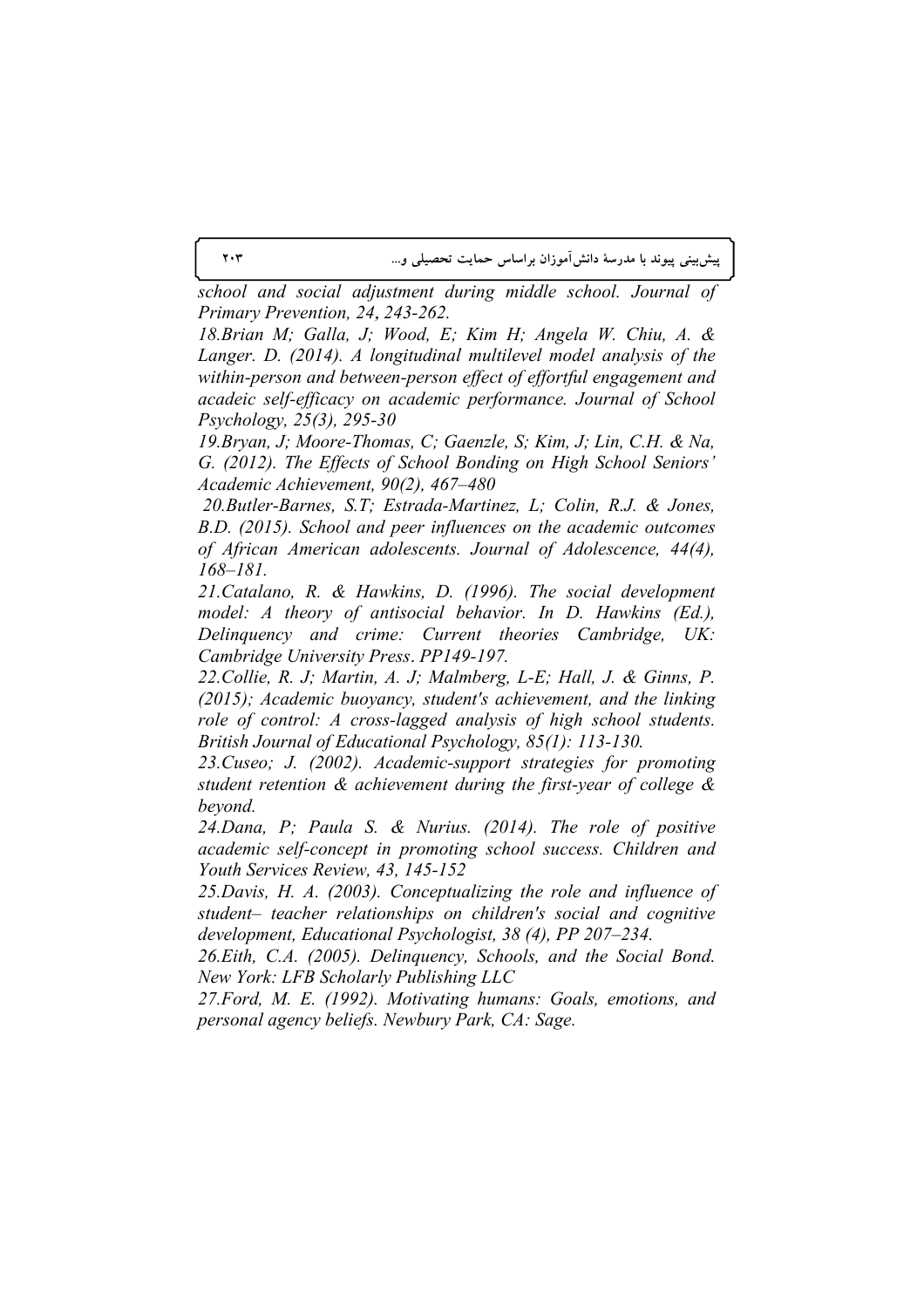*28.Gunuc & Kuzu, A. (2015). Confirmation of Campus-Class-Technology Model in student engagement: A path analysis. Computers in Human Behavior, 48, 114-125* 

*29.Hamre, B.K & Pianta, R.C. (2001). Early teacher-child relationships and the trajectory of children's school outcomes through eight grades. Child Development, 72, PP 625-638.* 

*30.Hirao, K. (2011); Validation of a new conceptual model of school connectedness. The doctoral dissertation of social work, University of Connecticut.*

*31.Hirschi, T. (1969). Causes of delinquency. Berkeley, CA: University of California Press*

*32.Huang, Ch. (2011). Self-concept and academic achievement: A meta-analysis of longitudinal relations. Journal of School Psychology, 49(5), 505-528* 

*33.Jenkins, P. (1997). School delinquency and the school social bond. Journal of Research in Crime and Delinquency, 34: 337-67.*

*34.Kia-Keating, M. & Ellis, B. H. (2007); Belonging and connection to school in resettlement: Young refugees, school belonging, and psychosocial adjustment. Clinical Child Psychology and Psychiatry, 12(1): 29-43.*

*35.Maddox, s. J. (2005). assessment of school bonding in elementary school students. Submitted in Partial Fulfillment of The Requirements for the Degree of Doctor of Philosophy . university of South Carolina.*

*36.Marsh, H. W & martien, M. (2012).Academic selfconcept.International Guide to Student Achievement, 62.*

*37.Marsh, H. W. & Mara, A. (2008). Reciprocal effects between academic self-concept, self-esteem, achievement, and attainment over seven adolescent years: Unidimensional and multidimensional perspectives of self-concept. Personality and Social Psychology Bulletin, 42, 542–552.* 

*38.Martin, A.J; Marsh, H.W. (2008) Workplace and academic buoyancy: psychometric assessment and construct validity amongst school personnel and students. Journal of Psychoeducational Assessment, 26, 168–184.*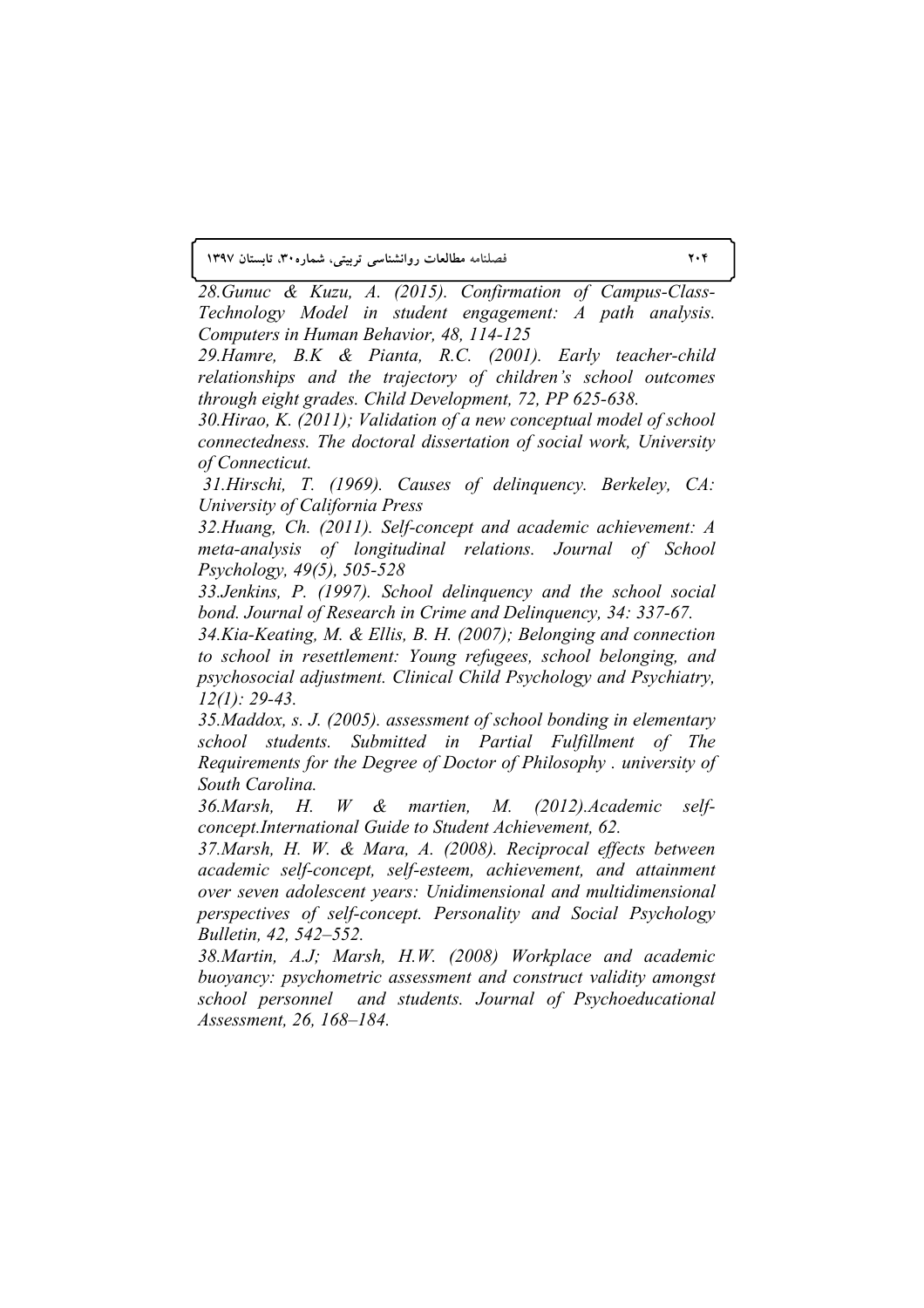**205 ... - !"# - - -**

*39.Martin, A; Marianne M; Michael A; Robyn Gibson; Gregory A. D & Liem. (2015). Faculty of Education and Social Work, University of Sydney, Sydney, New South Wales, Australia; David Sudmalis, Australia Council for the Arts, Surry Hills, New South Wales, Australia*

*40.Mcpartland, J.M. & Mcdill; E.L. (1977). Violence in school : perspectives, programs, and positions. Lexington, MA: Health*.

*41.Oelsner, J; Lippold, M.A. & Greenberg, M.T. (2010). Factors influencing the development of school bonding among middle school students. The Journal of Early Adolescence, 31(3) , 463-487.*

*42.Prince, D; Paula S. & Nurius. A. (2014). The role of positive academic self-concept in promoting school success. Children and Youth Services Review, 43, 145-152*

*43.Scherman, V. (2002). School climate instrument: A pilot study in Pretoria and Envirans. A pablished dissertation. University of Pretoria.* 

*44.Sinclair, M.F; Christenson, S.L; Elevo, D.L; & Hurley, C.M. (1998). Dropout prevention for you with disabilities: Efficacy of a sustained school engagement procedure. Exceptional Children, 65, 7-21*

*45.Skinner, E; Furrer, C; Marchand, G. & Kindermann, T. (2008). Engagement and disaffection in the classroom: Part of a larger motivational dynamic, Journal of Educational Psychology, 100, 765- 781.*

*46.Taylor, C. (2001) "The relationship between social and selfcontrol: Tracing Hirschi's criminological career". Theoretical Criminology, 5, 369–388*.

*47.Turner, J. C; Meyer, D; Anderman, E; Midgley, C; Green. M. & Kang, Y. (2002). The classroom environment and students' reports of avoidance strategies in mathematics: A multimethod study. Journal of Educational Psychology, 94, 88-106.* 

*48.Wentzel, K R. (1998). Social support and adjustment in middle school: The role of parents, teachers, and peers. Journal of Educational Psychology, 90, 202-209.* 

*49.Wentzel, K.R. (2004). Understanding classroom competence: The role of socialmotivational and self-processes. In R. Kail (Ed.).*